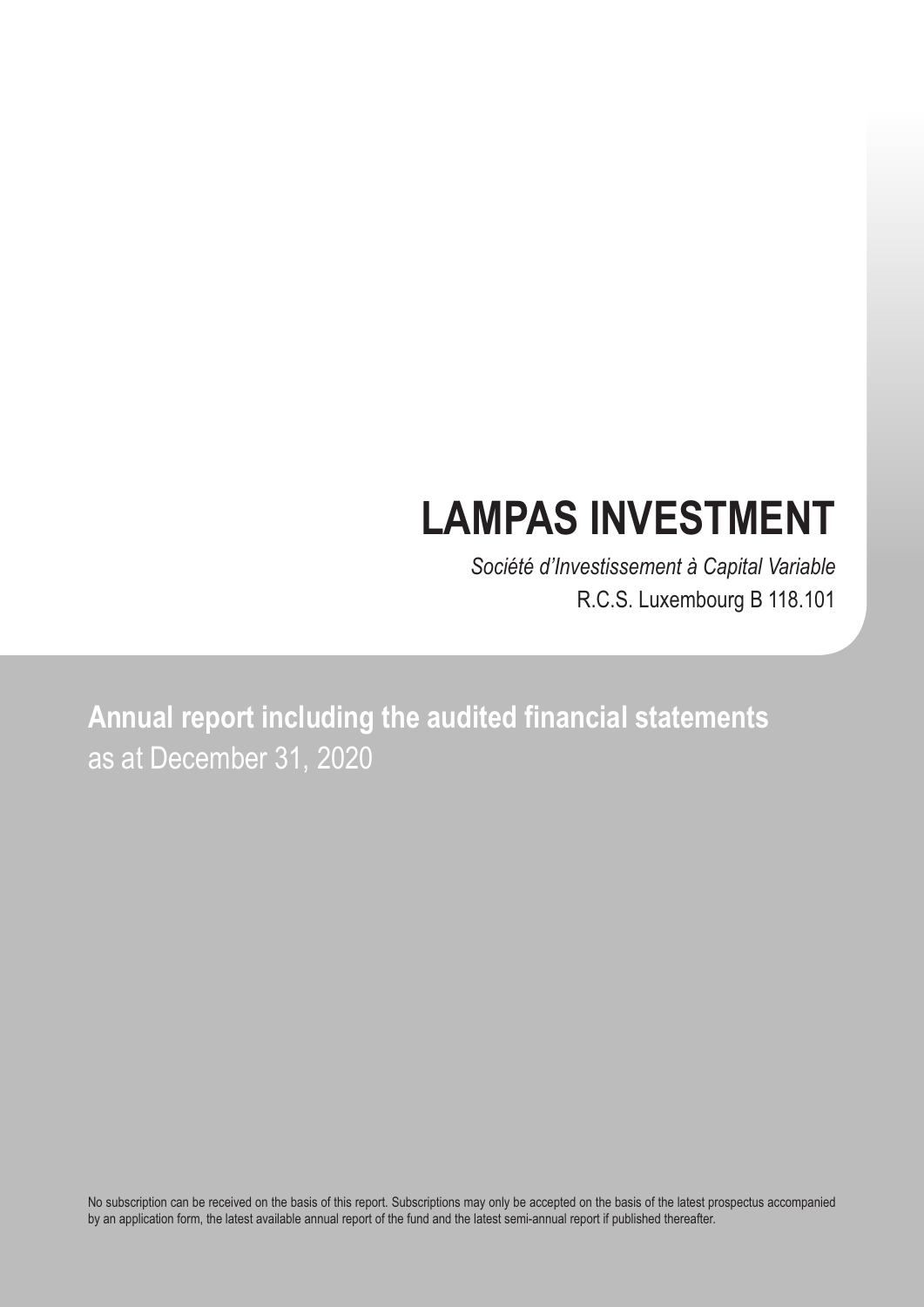# **Table of contents**

| Management and Administration                                                                           |    |
|---------------------------------------------------------------------------------------------------------|----|
| General information on the Company                                                                      | 2  |
| Information to the Shareholders                                                                         | 3  |
| Report of the Board of Directors                                                                        | 4  |
| Independent Auditor's report                                                                            | 5  |
| <b>Statement of Net Assets</b>                                                                          | 8  |
| Statement of Operations and Changes in Net Assets                                                       | 9  |
| Statistical information                                                                                 | 10 |
| <b>LAMPAS INVESTMENT - CAMPINA FUND</b>                                                                 |    |
| Schedule of Investments                                                                                 | 11 |
| Economic and Geographical Classification of Investments                                                 | 12 |
| Notes to the financial statements                                                                       | 13 |
| Information to the Shareholders                                                                         | 17 |
| Unaudited information                                                                                   | 18 |
| Reporting on integration of Environmental, Social and Governance (ESG) Criteria (Unaudited Information) | 20 |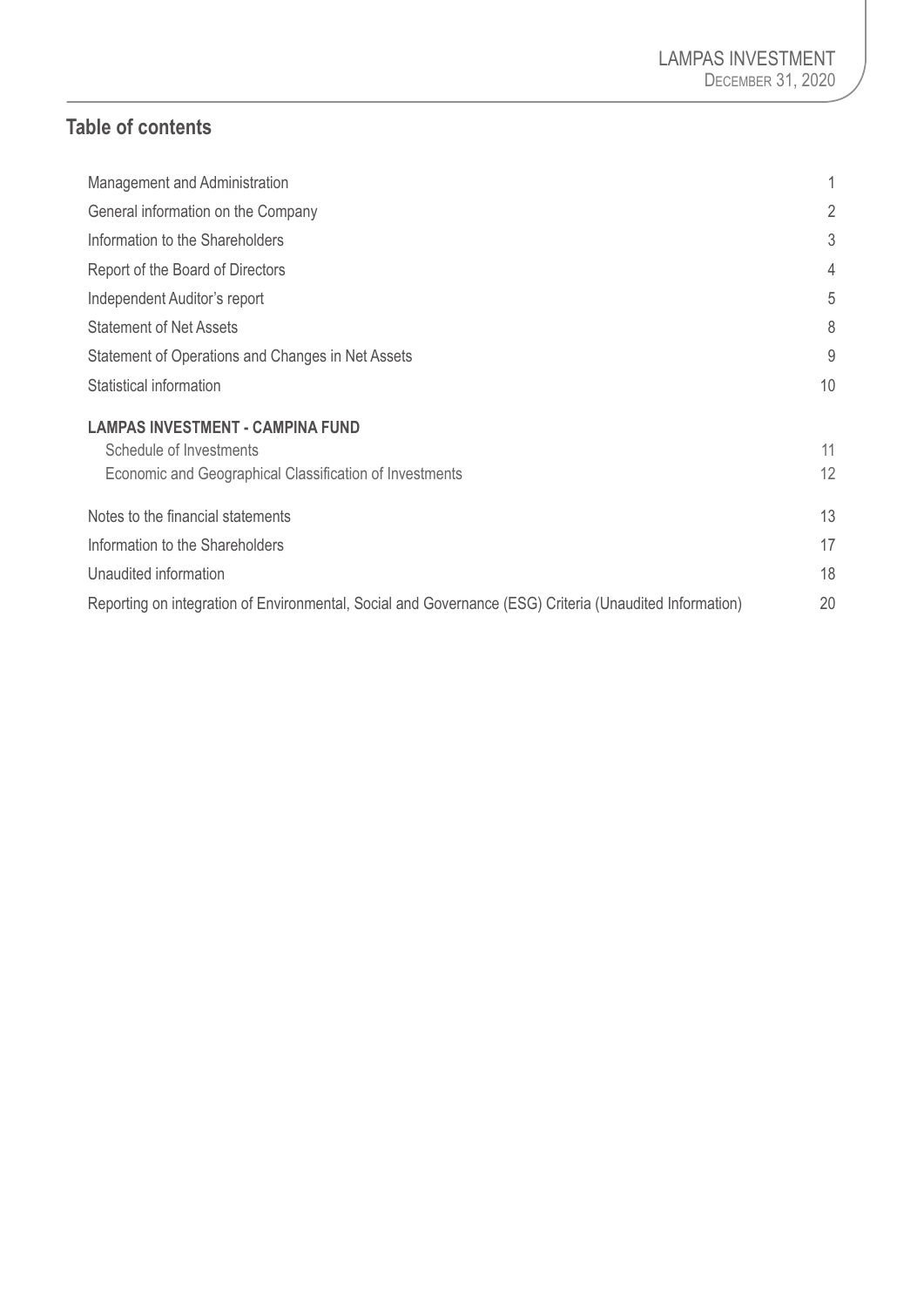# <span id="page-2-0"></span>**Management and Administration**

#### **Board of Directors**

**Chairman:**

Carlos-Tomas VALENZUELA Lyxor International Asset Management S.A.S. Tour Société Générale, 17, cours Valmy, F-92987 Paris-La Défense France

#### **Directors:**

Erik VAN OTTERDIJK Actifina N.V. Hans Memlingdreef 35, B-3920 Lommel **Belgium** 

#### Martin RAUSCH

Lyxor Funds Solution S.A. 22, boulevard Royal, L-2449 Luxembourg Luxembourg

#### **Registered Office**

28-32, Place de la gare, L-1616 Luxembourg Luxembourg

#### **Alternative Investment Fund Manager (AIFM)**

Lyxor International Asset Management S.A.S. Tour Société Générale, 17, cours Valmy, F-92987 Paris-La Défense France

#### **Investment Adviser**

**(for Lampas Investment - Campina Fund)**

Actifina N.V. Hans Memlingdreef 35, B-3920 Lommel **Belgium** 

#### **Custodian**

Société Générale Luxembourg (formely Société Générale Bank & Trust) 11, avenue Emile Reuter, L-2420 Luxembourg Luxembourg

#### **Administrative, Corporate and Domiciliary Agent**

Société Générale Luxembourg (formely Société Générale Bank & Trust) (operational center) 28-32, Place de la gare, L-1616 Luxembourg Luxembourg

#### **Registrar and Transfer Agent**

Société Générale Luxembourg (formely Société Générale Bank & Trust) (operational center) 28-32, Place de la gare, L-1616 Luxembourg Luxembourg

#### **Independent Auditor**

Ernst & Young S.A. 35E, avenue John F. Kennedy, L-1855 Luxembourg Luxembourg

#### **Legal Advisor**

Arendt & Medernach S.A. 41A, avenue John F. Kennedy, L-2082 Luxembourg Luxembourg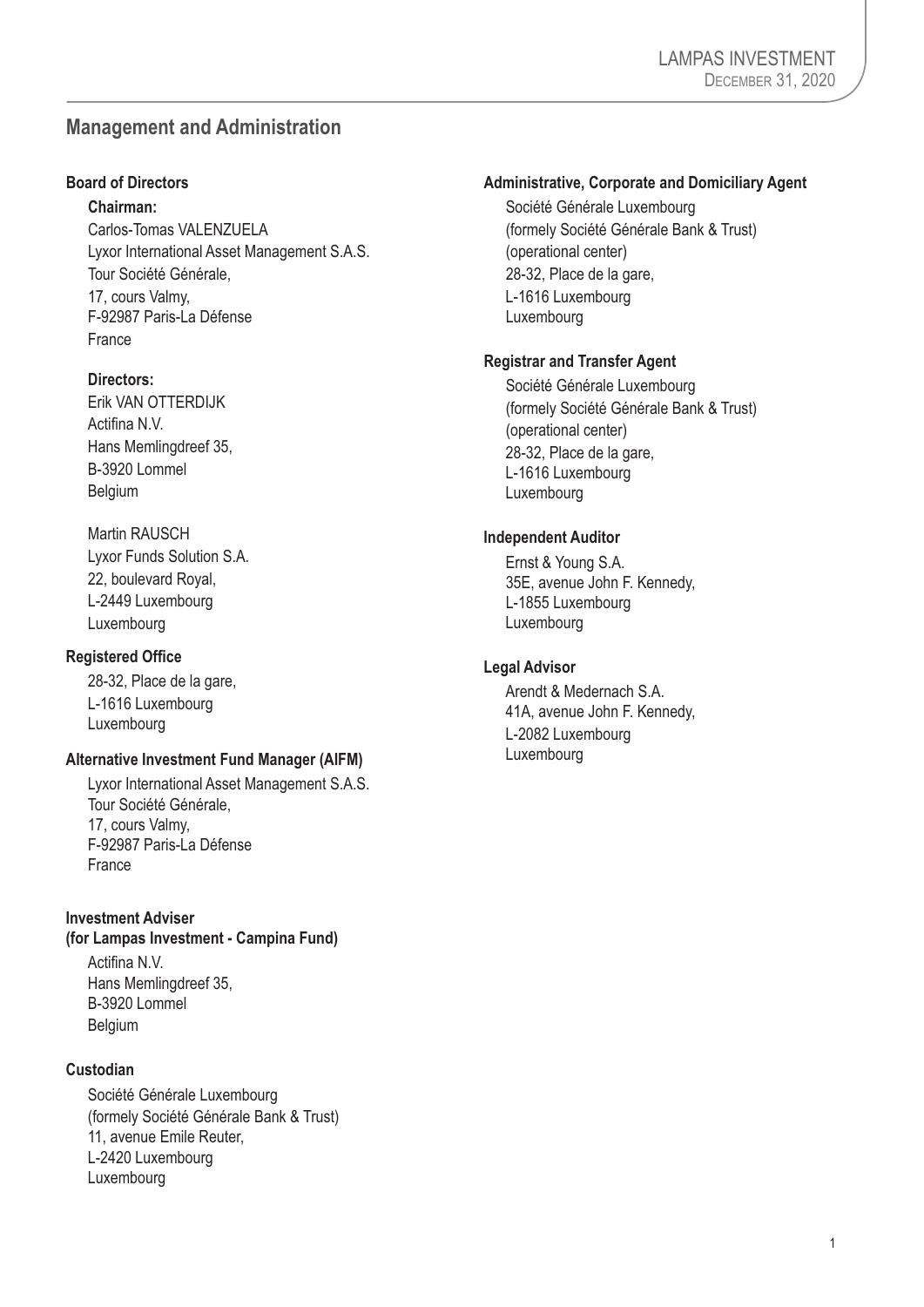# <span id="page-3-0"></span>**General information on the Company**

LAMPAS INVESTMENT (the "Company") has been incorporated on August 1, 2006 under Luxembourg laws as a *Société d'Investissement à Capital Variable* ("SICAV") for an unlimited period of time. The Company is organised as an umbrella open-ended SICAV, a company with limited liability. The Company is governed by the provisions of Part II of the Luxembourg law of December 17, 2010 relating to undertakings for collective investment, as amended.

The Articles of Incorporation have been deposited with the Register of Commerce and Companies of Luxembourg and have been published in the Mémorial C, *Recueil des Sociétés et Associations* (the "Mémorial") on August 18, 2006. The Company is registered with the Register of Commerce and Companies of Luxembourg under the number B 118.101.

The Company is managed by an Alternative Investment Fund Manager (the "AIFM") established in France and authorised by the French regulator, the Autorité des Marchés Financiers as from July 22, 2014 pursuant to the Ordonnance n°2013- 676 dated as of July 25, 2013.

As of December 31, 2020, the following Sub-Fund is available:

• LAMPAS INVESTMENT - CAMPINA FUND

The investment objective of LAMPAS INVESTMENT - CAMPINA FUND is to achieve a combination of medium-term preservation with an absolute return through the active management of a portfolio including capital protected financial instruments.

The Sub-Fund invests in various financial products like notes, certificates or warrants on securities issued by Société Générale or any of its affiliates or by any other first class financial institutions with a minimum credit rating of AA - (Standard and Poor's) or Aa3 (Moody's). Most of the securities in which the Sub-Fund invests offer a guarantee or a protection of capital.

As at December 31, 2020, the following classes of shares are issued:

- Class A (EUR), offered to all types of investors (Institutional and non-Institutional);
- Class B (EUR), offered to all types of investors (Institutional and non-Institutional) and distributing dividends;
- Class C (EUR) offered to Institutional investors,
- Class D (EUR), offered to Institutional investors and distributing dividends.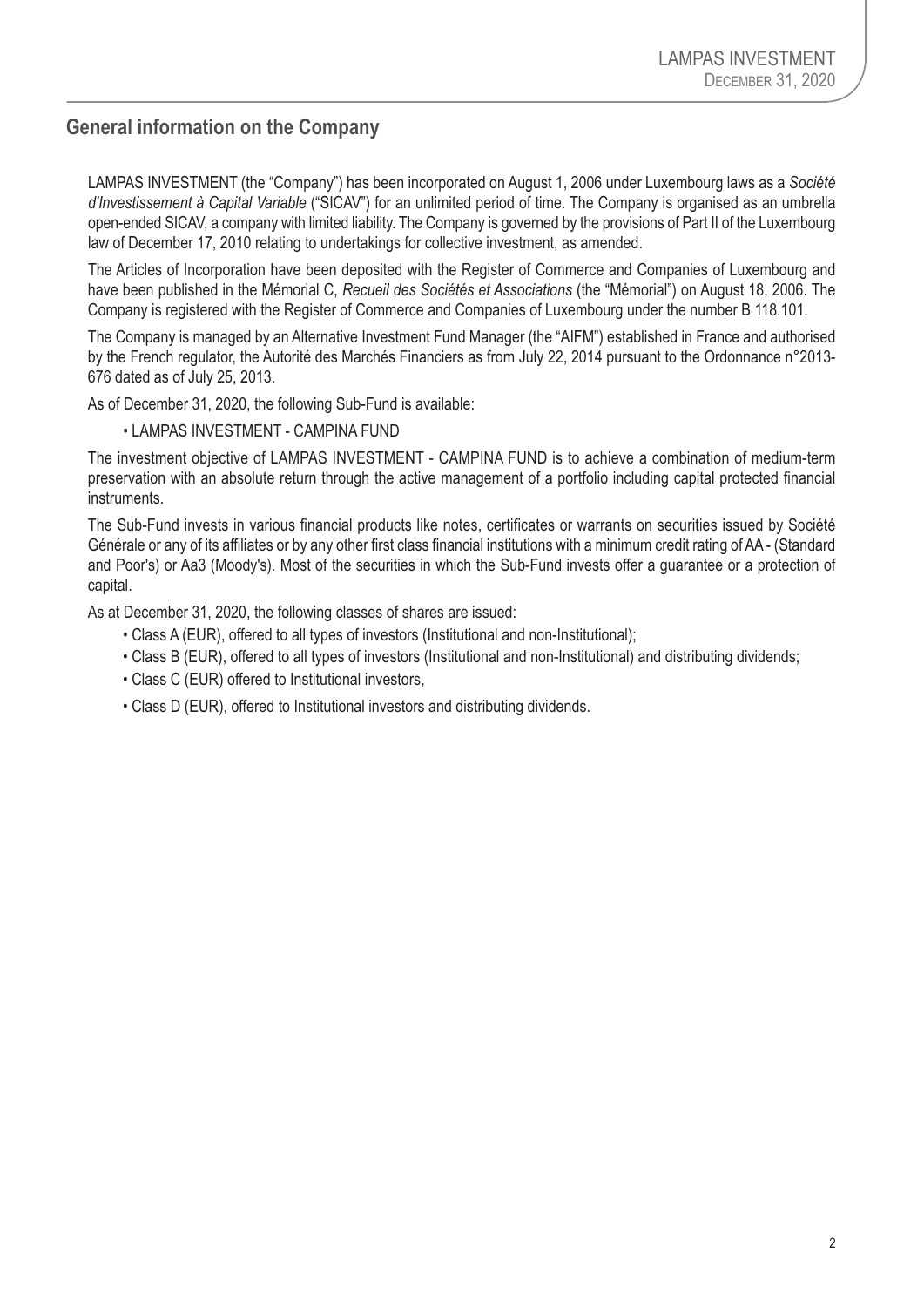# <span id="page-4-0"></span>**Information to the Shareholders**

The Annual General Meeting of the Shareholders is held at the registered office of the Company in Luxembourg each year on the last Friday of April at 11 a.m. (Luxembourg time) or, if such day is not a business day in Luxembourg, on the next business day.

The financial year of the Company ends on December 31, each year. Copies of the annual report, audited financial statements and unaudited semi-annual reports of the Company in respect of each financial year are available upon request and copies are free of charge from the registered office of the Company.

The list of changes in the portfolio for the year ended December 31, 2020, is also available.

The material contracts referred in the prospectus are available for inspection during normal business hours at the registered office of the Company.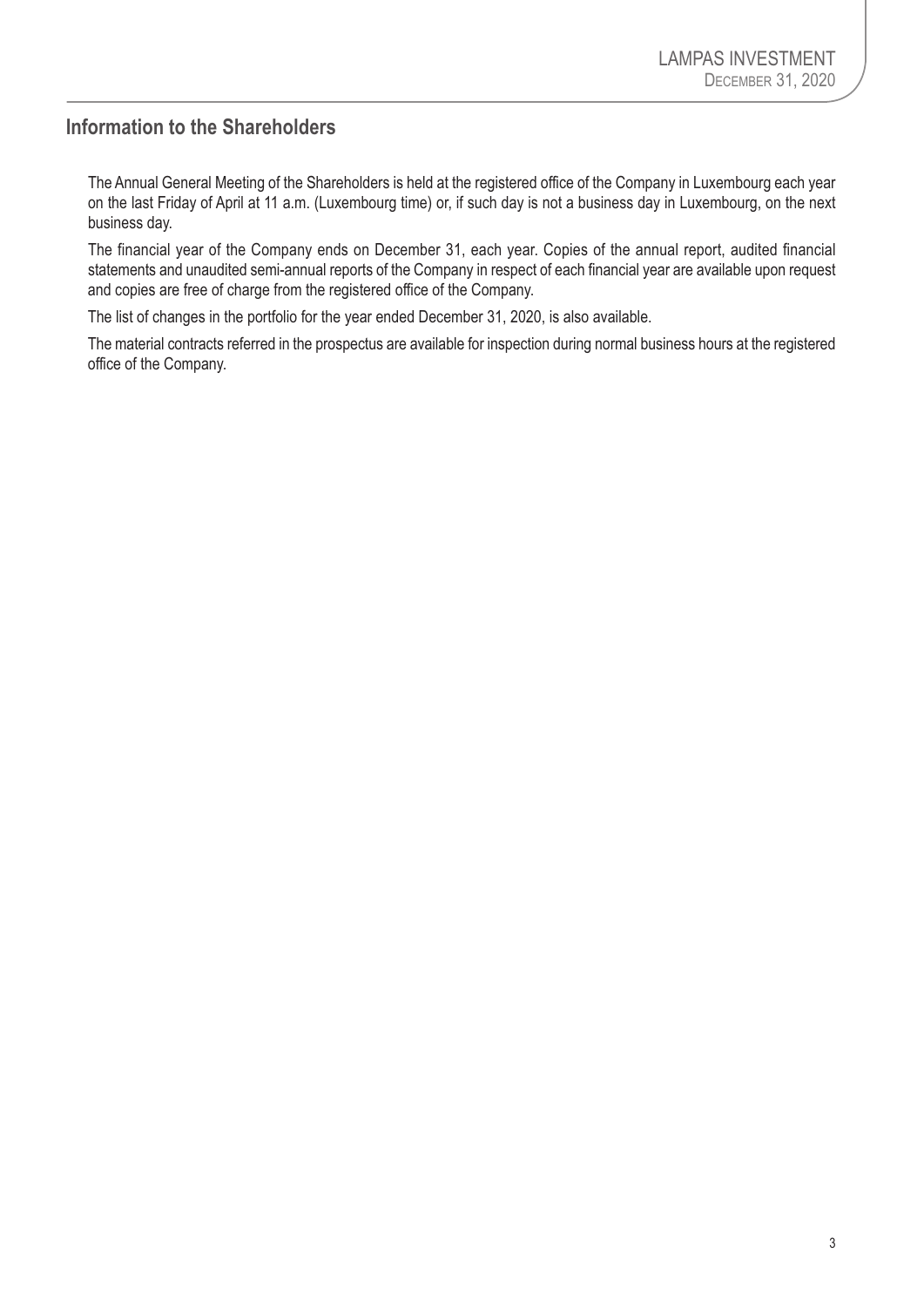# <span id="page-5-0"></span>**Report of the Board of Directors**

As of December 31, 2020, the Net Asset Value/Share of Class A is EUR 100.73056, a 6.19% decrease for the relevant accounting period (December 31, 2019 to December 31, 2020). Since inception, the performance is up by +0.73%.

As of December 31, 2020, the Net Asset Value/Share of Class B is EUR 96.17005, a 6.19% decrease for the relevant accounting period (December 31, 2019 to December 31, 2020). The performance includes no distribution per unit. Since inception, the performance is down by 3.83%.

As of December 31, 2020, the Net Asset Value/Share of Class C is EUR 96.84655, a 5.53% decrease for the relevant accounting period (December 31, 2019 to December 31, 2020). Since the reactivation of the Class by the end of November 2019, the performance is down by 3.15%.

As of December 31, 2020, the Net Asset Value/Share of Class D is EUR 88.34506, a 5.53% increase for the relevant accounting period (December 31, 2019 to December 31, 2020). Since inception, the performance is down by -11.65%.

The equity financial markets were highly volatile during 2020. SX5E index was down by 5.14%, reaching its lowest level in March at 2,385.82. The Hedge Funds Industry, represented by the HFRX Global Hedge Fund Index, has been up by 6.81%. The European equity markets average volatility was 29% in 2020, one of its highest in recorded history. The European equity markets volatility moved within a range between 10% and 85% during the year.

The performance of the Sub-Fund compared to traditional equity markets is explained by a diversification of the strategy with different bets and the sensitivity regarding implied market parameters.

The Fund invests in various financial EMTN equity linked issued by Société Générale. Most of the securities in which the Fund invests will offer a guarantee or a protection of capital.

Luxembourg, 5 May 2021 **The Board of Directors** 

Note : The figures stated in this report are historical and not necessarily indicative of future performance.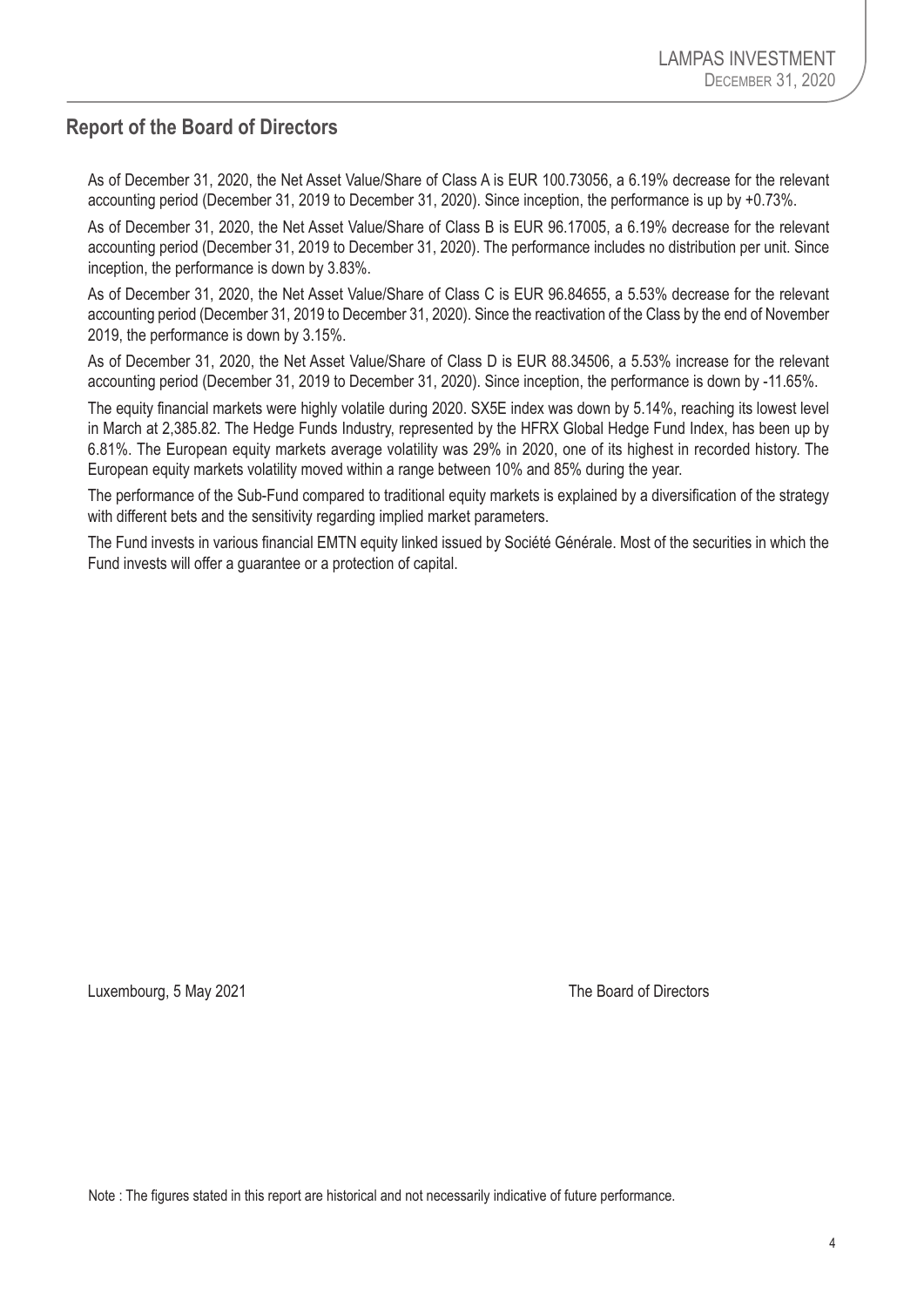

Ernst & Young **Ernst & Young**  Societe anonyme Société anonyme

35E. Avenue John F. Kennedy 35E, Avenue John F. Kennedy L-1855 Luxembourg

Tel: +352 42 124 1

www.ey.com/en\_\_Iu

B.P.780 B.P. 780 L-2017 Luxembourg L-2017 Luxembourg R.C.S. Luxembourg B 47 771 R.C.S. Luxembourg B 47 771 TVA LU 16063074 TVA LU 16063074

#### Independent auditor's report **Independent auditor's report**

To the Shareholders of LAMPAS INVESTMENT Société d'Investissement à Capital Variable 28-32, Place de la gare, L-1616 Luxembourg

#### Opinion **Opinion**

We have audited the financial statements of LAMPAS INVESTMENT (the "Fund"), which comprise the We have audited the financial statements of LAMPAS INVESTMENT (the "Fund"), which comprise the statement of net assets and the schedule of investments as at 31 December 2020, and the statement of statement of net assets and the schedule of investments as at 31 December 2020, and the statement of operations and changes in net assets for the year then ended, and the notes to the financial statements, operations and changes in net assets for the year then ended, and the notes to the financial statements, including a summary of significant accounting policies. including a summary of significant accounting policies.

In our opinion, the accompanying financial statements give a true and fair view of the financial position of the Fund as at 31 December 2020, and of the results of its operations and changes in its net assets for the year Fund as at 31 December 2020, and of the results of its operations and changes in its net assets for the year then ended in accordance with Luxembourg legal and regulatory requirements relating to the preparation then ended in accordance with Luxembourg legal and regulatory requirements relating to the preparation and presentation of the financial statements. and presentation of the financial statements.

#### Basis for Opinion **Basis for Opinion**

We conducted our audit in accordance with the Law of 23 July 2016 on the audit profession (the "Law of We conducted our audit in accordance with the Law of 23 July 2016 on the audit profession (the "Law of 23 July 2016") and with International Standards on Auditing ("ISAs") as adopted for Luxembourg by the 23 July 2016") and with International Standards on Auditing ("ISAs") as adopted for Luxembourg by the "Commission de Surveillance du Secteur Financier" ("CSSF"). Our responsibilities under the Law of "Commission de Surveillance du Secteur Financier" ("CSSF"). Our responsibilities under the Law of 23 July 2016 and ISAs as adopted for Luxembourg by the CSSF are further described in the "responsibilities 23 July 2016 and ISAs as adopted for Luxembourg by the **CSSF** are further described in the "responsibilities of the "réviseur d'entreprises agréé" for the audit of the financial statements" section of our report. We are also independent of the Fund in accordance with the International Code of Ethics for Professional also independent of the Fund in accordance with the International Code of Ethics for Professional Accountants, including International Independence Standards, issued by the International Ethics Standards Accountants, including International Independence Standards, issued by the International Ethics Standards Board for Accountants ("IESBA Code") as adopted for Luxembourg by the CSSF together with the ethical Board for Accountants ("IESBA Code") as adopted for Luxembourg by the CSSF together with the ethical requirements that are relevant to our audit of the financial statements, and have fulfilled our other ethical requirements that are relevant to our audit of the financial statements, and have fulfilled our other ethical responsibilities under those ethical requirements. We believe that the audit evidence we have obtained is responsibilities under those ethical requirements. We believe that the audit evidence we have obtained is sufficient and appropriate to provide a basis for our opinion. sufficient and appropriate to provide a basis for our opinion.

#### Other information **Other information**

The Board of Directors of the Fund is responsible for the other information. The other information comprises The Board of Directors of the Fund is responsible for the other information. The other information comprises the information included in the annual report but does not include the financial statements and our report of the information included in the annual report but does not include the financial statements and our report of the "réviseur d'entreprises agréé" thereon.

Our opinion on the financial statements does not cover the other information and we do not express any form Our opinion on the financial statements does not cover the other information and we do not express any form of assurance conclusion thereon. of assurance conclusion thereon.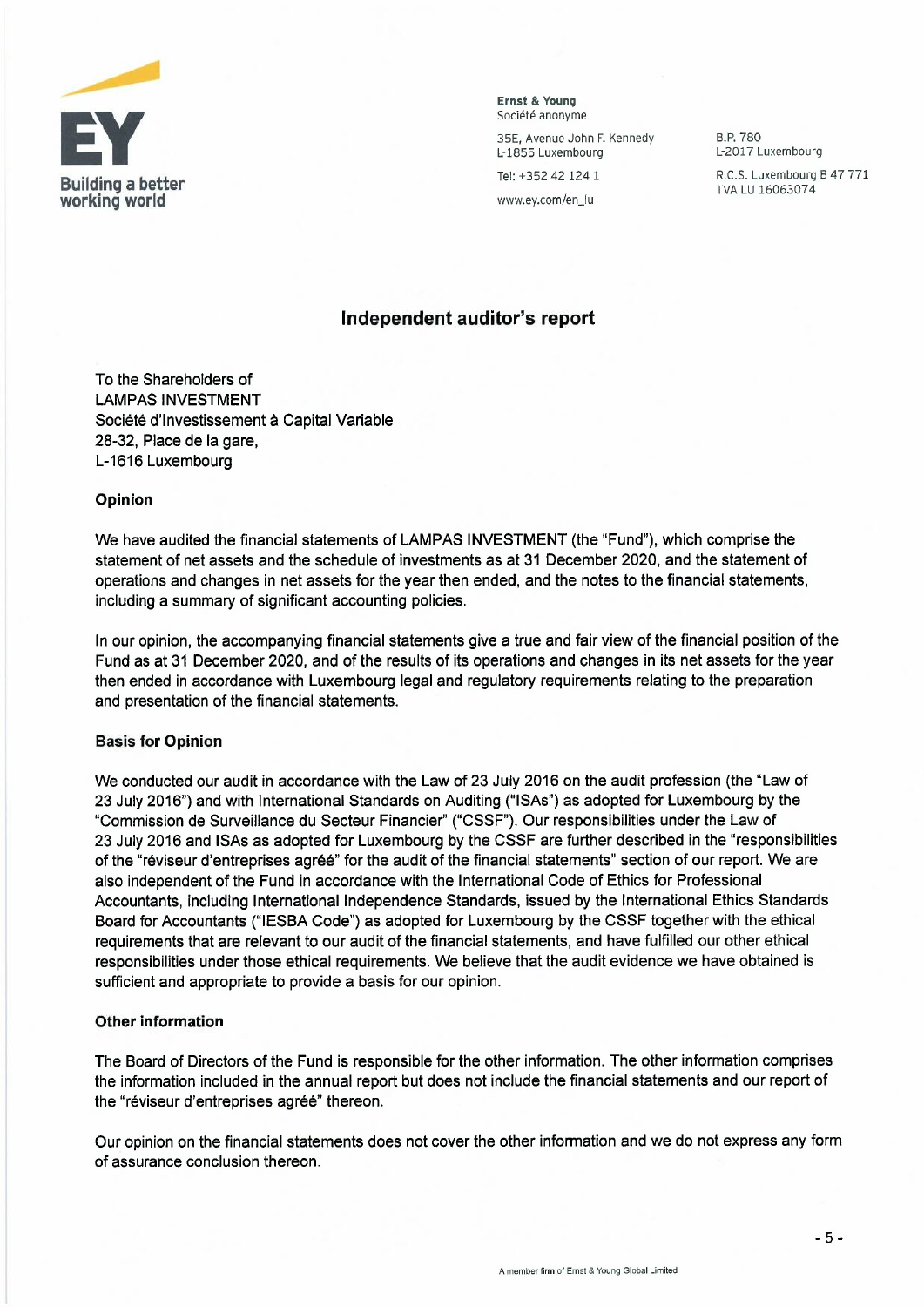

In connection with our audit of the financial statements, our responsibility is to read the other information In connection with our audit of the financial statements, our responsibility is to read the other information and, in doing so, consider whether the other information is materially inconsistent with the financial and, in doing so, consider whether the other information is materially inconsistent with the financial statements or our knowledge obtained in the audit or otherwise appears to be materially misstated. If, based statements or our knowledge obtained in the audit or otherwise appears to be materially misstated. If, based on the work we have performed, we conclude that there is a material misstatement of this other information, on the work we have performed, we conclude that there is a material misstatement of this other information, we are required to report this fact. We have nothing to report in this regard. we are required to report this fact. We have nothing to report in this regard.

#### Responsibilities of the Board of Directors of the Fund for the financial statements **Responsibilities of the Board of Directors of the Fund for the financial statements**

The Board of Directors of the Fund is responsible for the preparation and fair presentation of these financial The Board of Directors of the Fund is responsible for the preparation and fair presentation of these financial statements in accordance with Luxembourg legal and regulatory requirements relating to the preparation and statements in accordance with Luxembourg legal and regulatory requirements relating to the preparation and presentation of the financial statements, and for such internal control as the Board of Directors of the Fund presentation of the financial statements, and for such internal control as the Board of Directors of the Fund determines is necessary to enable the preparation of financial statements that are free from material determines is necessary to enable the preparation of financial statements that are free from material misstatement, whether due to fraud or error. misstatement, whether due to fraud or error.

In preparing the financial statements, the Board of Directors of the Fund is responsible for assessing the In preparing the financial statements, the Board of Directors of the Fund is responsible for assessing the Fund's ability to continue as a going concern, disclosing, as applicable, matters related to going concern and Fund's ability to continue as a going concern, disclosing, as applicable, matters related to going concern and using the going concern basis of accounting unless the Board of Directors of the Fund either intends to using the going concern basis of accounting unless the Board of Directors of the Fund either intends to liquidate the Fund or to cease operations, or has no realistic alternative but to do so. liquidate the Fund or to cease operations, or has no realistic alternative but to do so.

#### Responsibilities of the "réviseur d'entreprises agréé" for the audit of the financial statements

Our objectives are to obtain reasonable assurance about whether the financial statements as a whole are Our objectives are to obtain reasonable assurance about whether the financial statements as a whole are free from material misstatement, whether due to fraud or error, and to issue a report of the "reviseur free from material misstatement, whether due to fraud or error, and to issue a report of the "réviseur d'entreprises agree" that includes our opinion. Reasonable assurance is a high level of assurance, but is not d'entreprises agree" that includes our opinion. Reasonable assurance is a high level of assurance, but is not a guarantee that an audit conducted in accordance with the Law of 23 July 2016 and with ISAs as adopted a guarantee that an audit conducted in accordance with the Law of 23 July 2016 and with lSAs as adopted for Luxembourg by the CSSF will always detect a material misstatement when it exists. Misstatements can for Luxembourg by the CSSF will always detect a material misstatement when it exists. Misstatements can arise from fraud or error and are considered material if, individually or in the aggregate, they could arise from fraud or error and are considered material if, individually or in the aggregate, they could reasonably be expected to influence the economic decisions of users taken on the basis of these financial reasonably be expected to influence the economic decisions of users taken on the basis of these financial statements. statements.

As part of an audit in accordance with the Law of 23 July 2016 and with ISAs as adopted for Luxembourg by As part of an audit in accordance with the Law of 23 July 2016 and with ISAs as adopted for Luxembourg by the CSSF, we exercise professional judgment and maintain professional skepticism throughout the audit. We the CSSF, we exercise professional judgment and maintain professional skepticism throughout the audit. We also: also:

- Identify and assess the risks of material misstatement of the financial statements, whether due to fraud or error, design and perform audit procedures responsive to those risks, and obtain audit evidence that is error, design and perform audit procedures responsive to those risks, and obtain audit evidence that is sufficient and appropriate to provide a basis for our opinion. The risk of not detecting a material sufficient and appropriate to provide a basis for our opinion. The risk of not detecting a material misstatement resulting from fraud is higher than for one resulting from error, as fraud may involve misstatement resulting from fraud is higher than for one resulting from error, as fraud may involve collusion, forgery, intentional omissions, misrepresentations, or the override of internal control. collusion, forgery, intentional omissions, misrepresentations, or the override of internal control.
- Obtain an understanding of internal control relevant to the audit in order to design audit procedures that Obtain an understanding of internal control relevant to the audit in order to design audit procedures that are appropriate in the circumstances, but not for the purpose of expressing an opinion on the are appropriate in the circumstances, but not for the purpose of expressing an opinion on the effectiveness of the Fund's internal control. effectiveness of the Fund's internal control.
- Evaluate the appropriateness of accounting policies used and the reasonableness of accounting Evaluate the appropriateness of accounting policies used and the reasonableness of accounting estimates and related disclosures made by the Board of Directors of the Fund. estimates and related disclosures made by the Board of Directors of the Fund.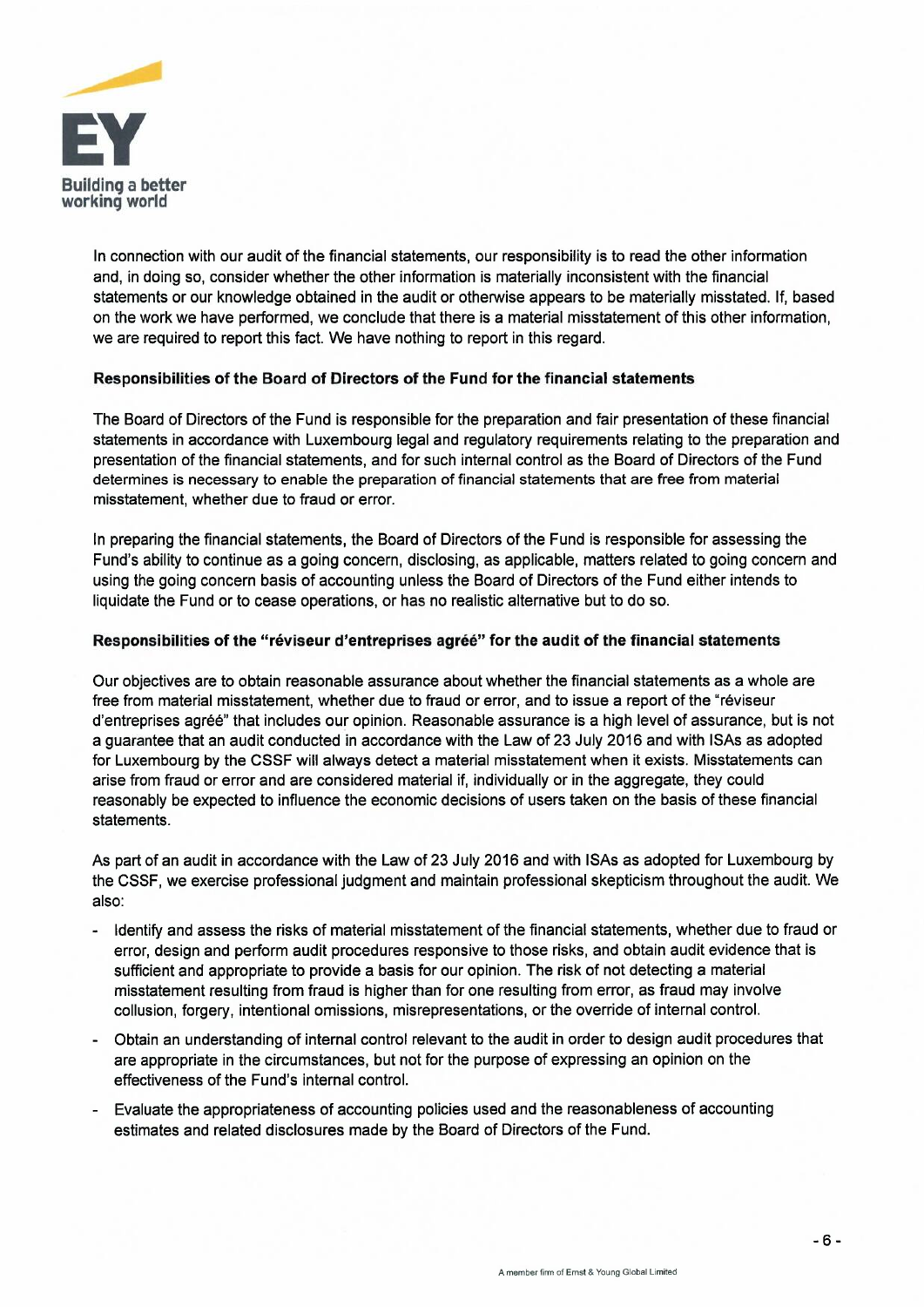

- Conclude on the appropriateness of Board of Directors of the Fund use of the going concern basis of accounting and, based on the audit evidence obtained, whether a material uncertainty exists related to events or conditions that may cast significant doubt on the Fund's ability to continue as a going concern. If we conclude that a material uncertainty exists, we are required to draw attention in our report of the "réviseur d'entreprises agréé" to the related disclosures in the financial statements or, if such disclosures are inadequate, to modify our opinion. Our conclusions are based on the audit evidence obtained up to the date of our report of the "réviseur d'entreprises agréé". However, future events or conditions may cause the Fund to cease to continue as a going concern.
- Evaluate the overall presentation, structure and content of the financial statements, including the disclosures, and whether the financial statements represent the underlying transactions and events in a manner that achieves fair presentation.

We communicate with those charged with governance regarding, among other matters, the planned scope We communicate with those charged with governance regarding, among other matters, the planned scope and timing of the audit and significant audit findings, including any significant deficiencies in internal control that we identify during our audit. that we identify during our audit.

 $\sqrt{ }$ 

Ernst & Young Société anonyme Cabinet de révision agréé

Relle

Nicolas Bannier

Luxembourg, 5 May 2021 Luxembourg, 5 May 2021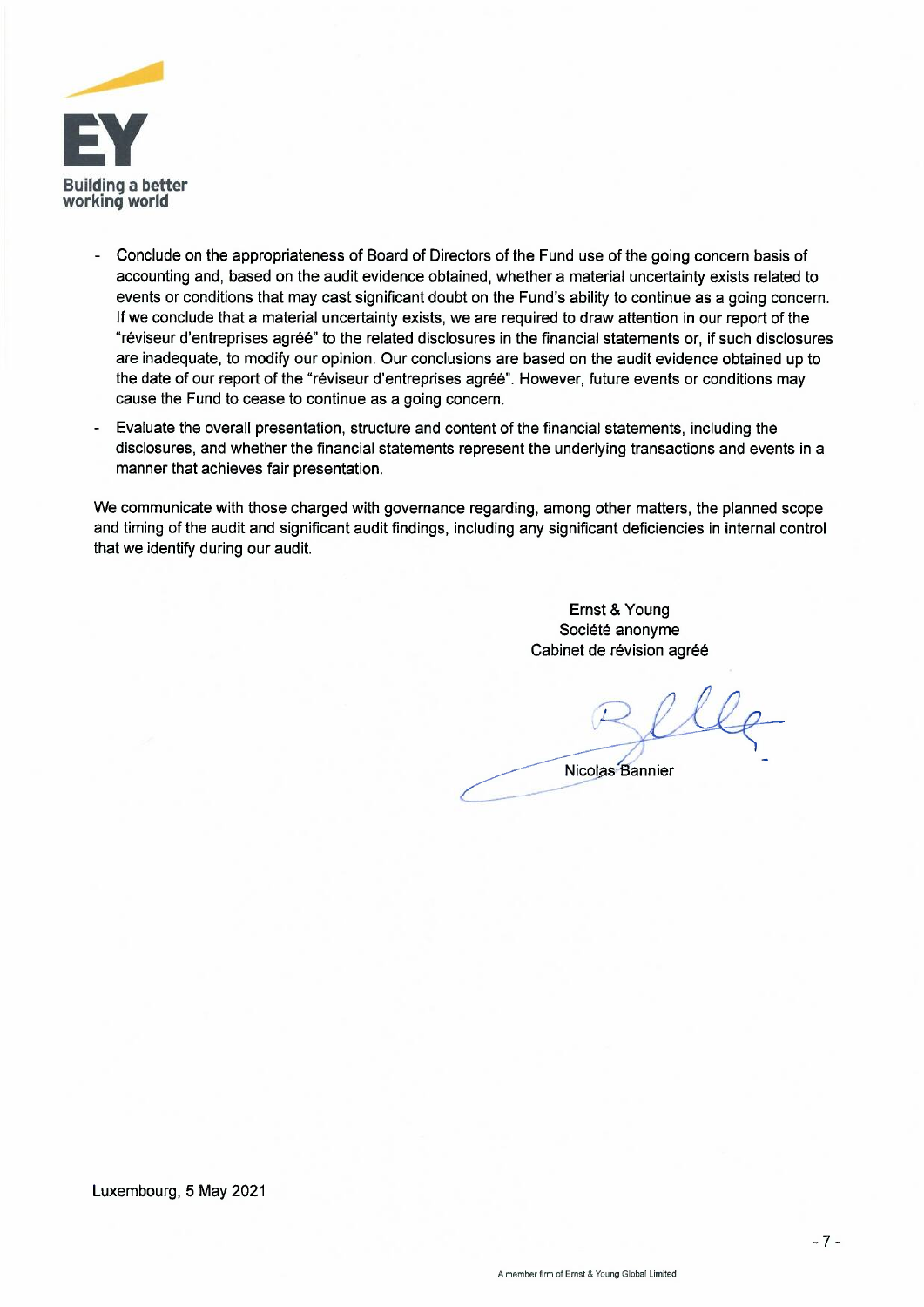# <span id="page-9-0"></span>**Statement of Net Assets**

(expressed in the Sub-Fund's currency)

|                                                   |                | LAMPAS<br><b>INVESTMENT -</b><br><b>CAMPINA FUND</b> |
|---------------------------------------------------|----------------|------------------------------------------------------|
|                                                   | <b>Notes</b>   | <b>EUR</b>                                           |
| <b>ASSETS</b>                                     |                |                                                      |
| Securities portfolio at cost                      |                | 18 607 230                                           |
| Unrealised profit/ (loss) on Securities portfolio | $\overline{7}$ | (2525620)                                            |
| Securities portfolio at market value              | 1.2            | 16 081 610                                           |
| Cash at bank                                      |                | 271 042                                              |
| Other assets                                      |                | 177                                                  |
|                                                   |                | 16 352 829                                           |
| <b>LIABILITIES</b>                                |                |                                                      |
| <b>Bank Overdraft</b>                             |                | 539                                                  |
| Investment management fees payable                | $\overline{2}$ | 3992                                                 |
| Investment advisory fees payable                  | $\overline{2}$ | 18838                                                |
| Custodian and Sub-Custodian fees payable          | 4              | 3 3 4 1                                              |
| Taxe d'abonnement payable                         | 5              | 712                                                  |
| Administration fees payable                       | 4              | 13 000                                               |
| Registrar and Transfer agent fees payable         | 4              | 2400                                                 |
| Professional fees payable                         | 6              | 46 148                                               |
| Other liabilities                                 |                | 180                                                  |
|                                                   |                | 89 150                                               |
| <b>TOTAL NET ASSETS</b>                           |                | 16 263 679                                           |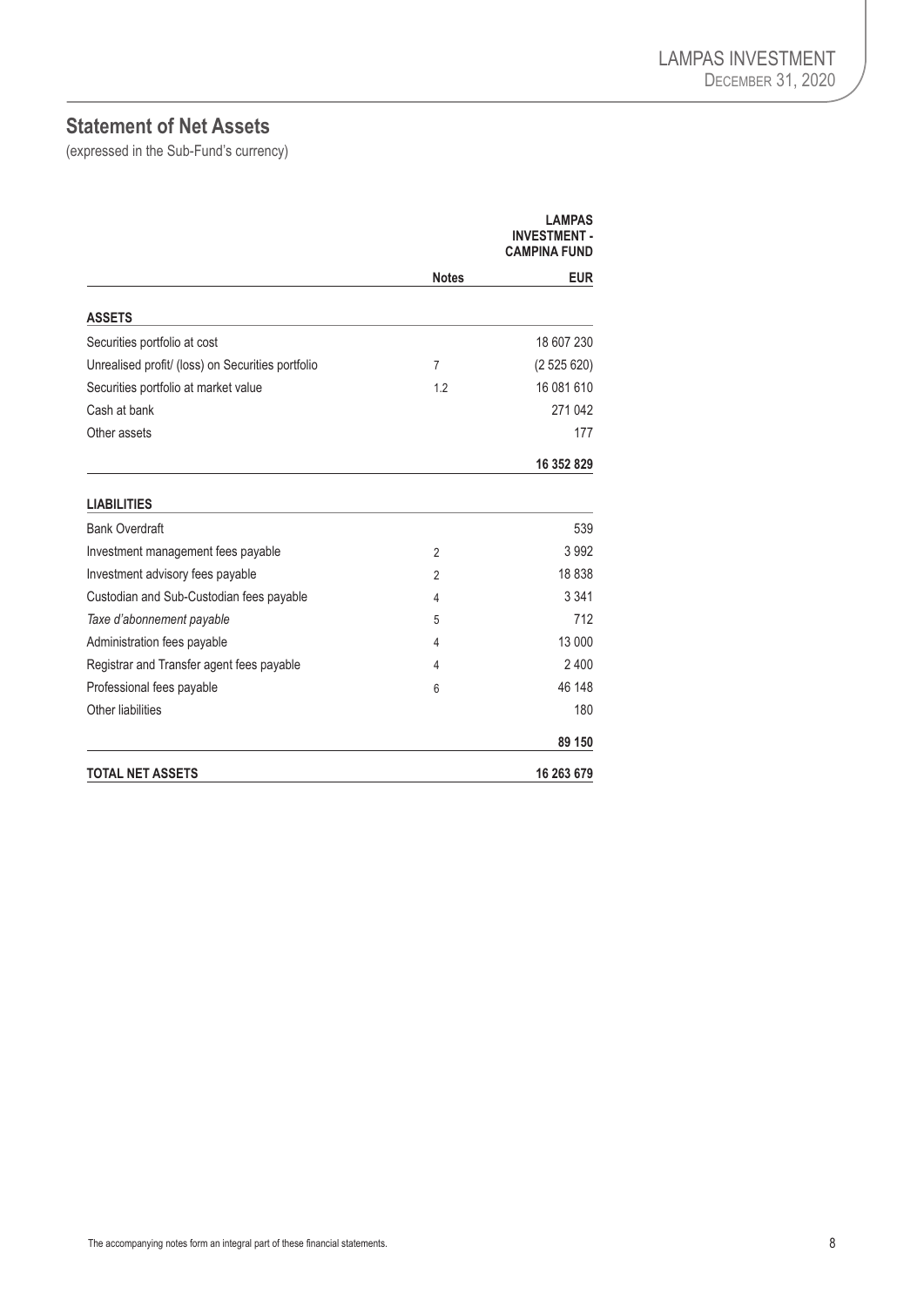# <span id="page-10-0"></span>**Statement of Operations and Changes in Net Assets**

(expressed in the Sub-Fund's currency)

|                                            |                | <b>LAMPAS</b><br><b>INVESTMENT-</b><br><b>CAMPINA FUND</b> |
|--------------------------------------------|----------------|------------------------------------------------------------|
|                                            | Notes          | <b>EUR</b>                                                 |
| Net assets at the beginning of the year    |                | 16 630 760                                                 |
| <b>INCOME</b>                              |                |                                                            |
|                                            |                |                                                            |
| <b>EXPENSES</b>                            |                |                                                            |
| Investment management fees payable         | $\overline{2}$ | 15885                                                      |
| Investment advisory fees                   | $\overline{2}$ | 74 792                                                     |
| Custodian and sub-custody fees             | 4              | 8 2 2 4                                                    |
| Taxe d'abonnement                          | 5              | 2769                                                       |
| Administration fees                        | 4              | 22751                                                      |
| Registrar and Transfer Agent fees payable  | 4              | 4866                                                       |
| Professional fees                          | 6              | 49 659                                                     |
| Interest and bank charges                  |                | 5936                                                       |
| <b>Transaction costs</b>                   |                | 62                                                         |
| Other expenses                             |                | 8633                                                       |
|                                            |                | 193 577                                                    |
| Net investment income/ (loss)              |                | (193 577)                                                  |
| Net realised gains/ (losses) on            |                |                                                            |
| - securities sold                          | $\overline{7}$ | (1301800)                                                  |
| - currencies                               |                | 46                                                         |
|                                            |                | (1301754)                                                  |
| Net realised result for the year           |                | (1495331)                                                  |
| Change in net unrealised profit/ (loss) on |                |                                                            |
| - securities                               | $\overline{7}$ | 528 250                                                    |
|                                            |                | 528 250                                                    |
| <b>Result of operations</b>                |                | (967081)                                                   |
| Movements in capital                       |                |                                                            |
| Subscriptions                              |                | 600 000                                                    |
|                                            |                | 600 000                                                    |
| Net assets at the end of the year          |                | 16 263 679                                                 |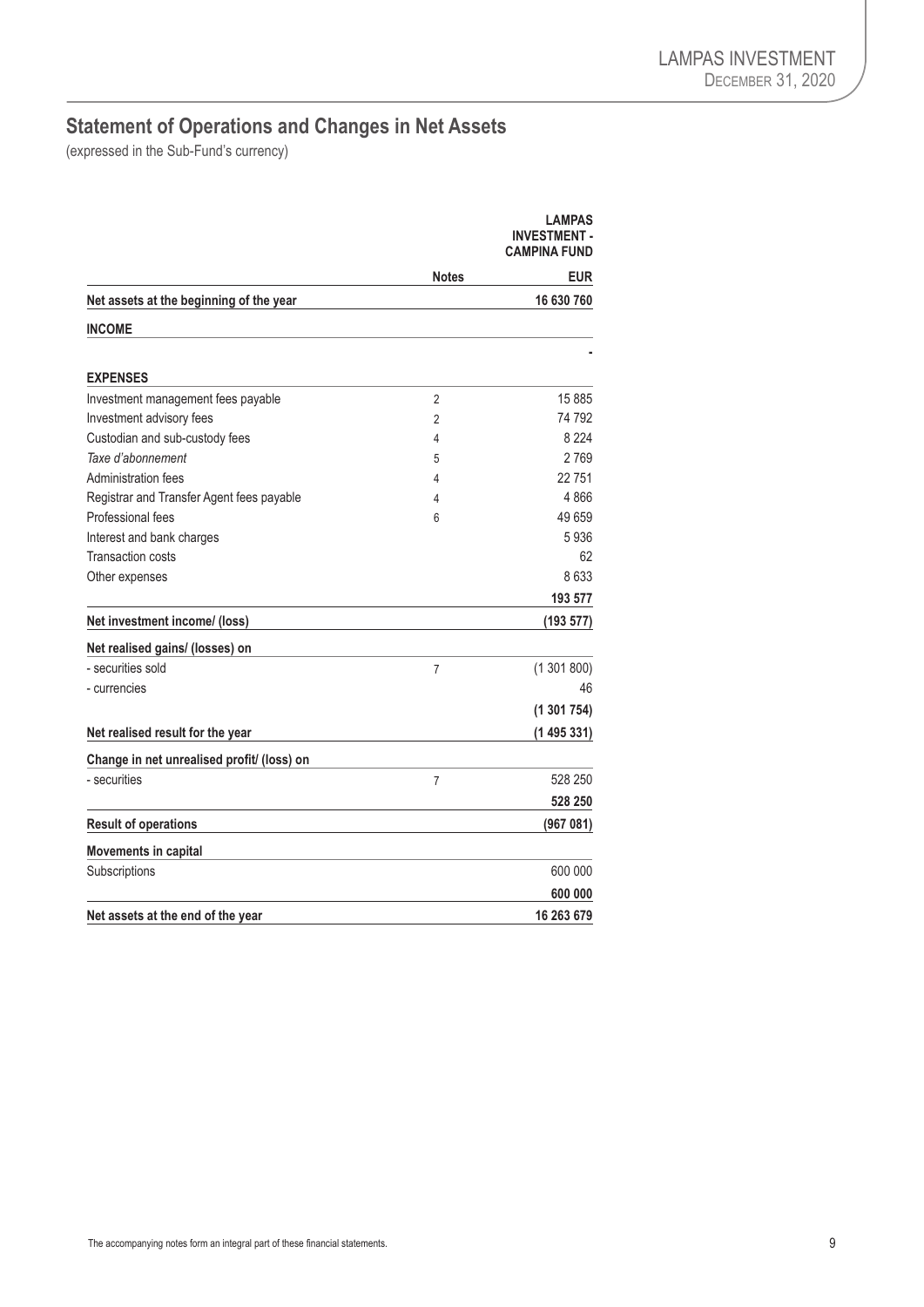# <span id="page-11-0"></span>**Statistical information**

#### **LAMPAS INVESTMENT - CAMPINA FUND**

|                           | Currency   | 31/12/20    | 31/12/19    | 31/12/18       |
|---------------------------|------------|-------------|-------------|----------------|
| <b>Class A</b>            |            |             |             |                |
| Number of shares          |            | 10 907.368  | 10 907.368  | 10 907.368     |
| Net asset value per share | <b>EUR</b> | 100.73056   | 107.37156   | 90.45821       |
| <b>Class B</b>            |            |             |             |                |
| Number of shares          |            | 20 249.149  | 14 316,607  | 14 316,607     |
| Net asset value per share | <b>EUR</b> | 96.17005    | 102.51437   | 86.36613       |
| <b>Class C</b>            |            |             |             |                |
| Number of shares          |            | 2 500,000   | 2 500,000   | $\blacksquare$ |
| Net asset value per share | <b>EUR</b> | 96.84665    | 102.52064   | $\blacksquare$ |
| <b>Class D</b>            |            |             |             |                |
| Number of shares          |            | 146 872.892 | 146 872.892 | 146 872.892    |
| Net asset value per share | <b>EUR</b> | 88.34506    | 93.52072    | 78.24619       |
| <b>Total Net Assets</b>   | <b>EUR</b> | 16 263 679  | 16 630 760  | 13 715 376     |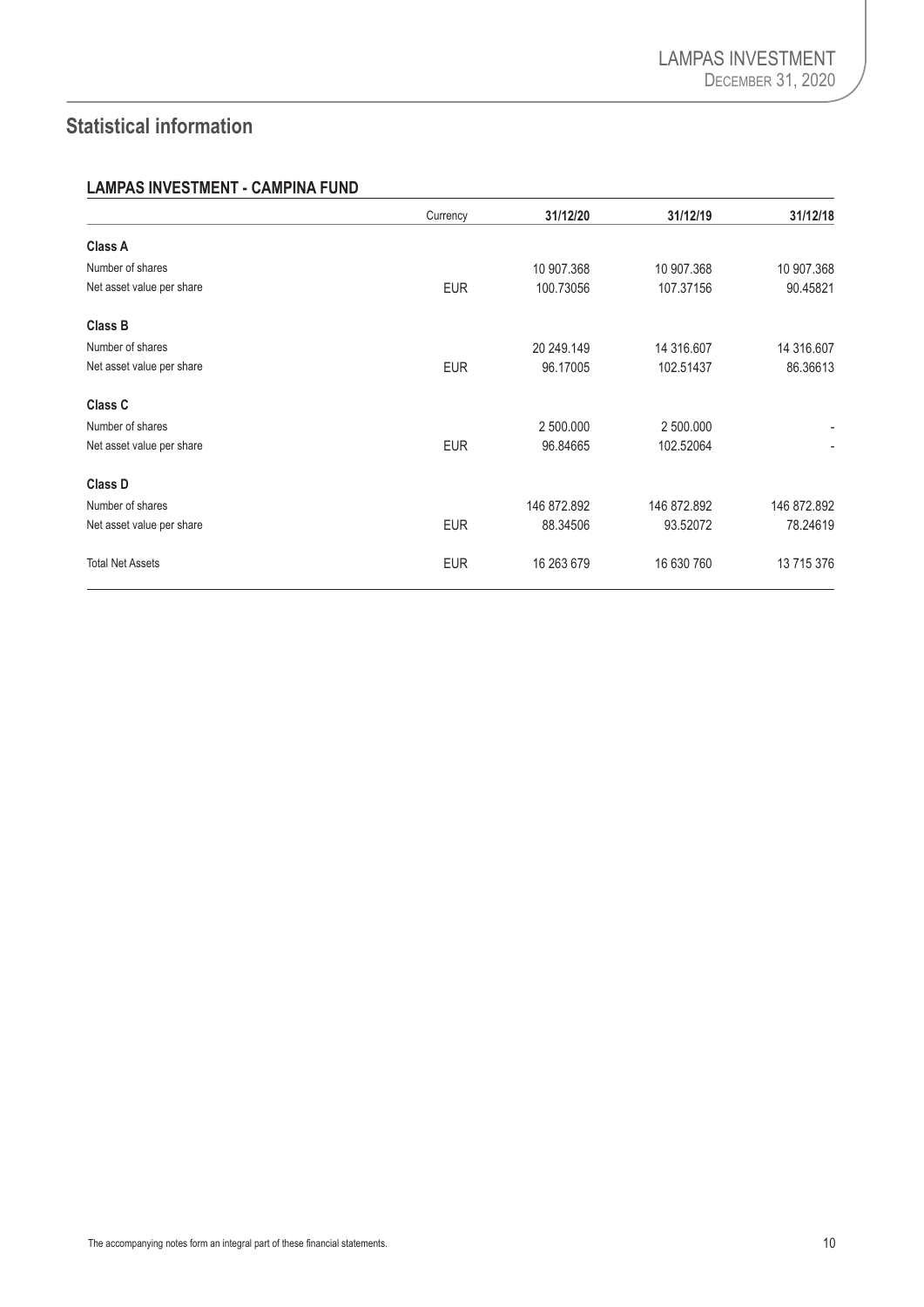# <span id="page-12-0"></span>**LAMPAS INVESTMENT - CAMPINA FUND**

# Schedule of Investments

| Nominal<br>value/<br>Quantity  | <b>Description</b>                                                 |            | Cost<br><b>EUR</b> | <b>Market value</b><br><b>EUR</b> | $%$ of<br>net assets |
|--------------------------------|--------------------------------------------------------------------|------------|--------------------|-----------------------------------|----------------------|
| Other transferables securities |                                                                    |            |                    |                                   |                      |
|                                | <b>Structured Products</b>                                         |            |                    |                                   |                      |
| 10 000                         | SG ISSUER SA / CLIQUET 2-10 FINVEX ETHICAL - 06/01/2025            | <b>EUR</b> | 2 740 000          | 2 372 000                         | 14.58                |
| 5 0 0 0                        | SG ISSUER 01/06/2026                                               | <b>EUR</b> | 1 198 000          | 1 186 500                         | 7.30                 |
| 7 0 0 0                        | SG ISSUER 03/03/2025                                               | <b>EUR</b> | 2 039 800          | 2 016 000                         | 12.40                |
| 750 000                        | SOCIÉTÉ GÉNÉRALE ISSUER 0% 14/04/2026                              | <b>EUR</b> | 750 000            | 812 250                           | 4.99                 |
|                                | <b>Total Structured Products</b>                                   |            | 6 727 800          | 6 386 750                         | 39.27                |
|                                | <b>Warrants</b>                                                    |            |                    |                                   |                      |
| 7 500                          | SG ISSUER WARRANT ON VECTOR SICAV 30/08/2025                       | <b>EUR</b> | 2 390 750          | 2 142 000                         | 13.17                |
| 10 000                         | SG ISSUER SA / SOCIÉTÉ GÉNÉRALE ISSUER WARRANT - 01/12/2025        | <b>EUR</b> | 2 403 000          | 2 385 000                         | 14.66                |
| 10 000                         | SG ISSUER SA / SOCIÉTÉ GÉNÉRALE ISSUER WARRANT - 04/05/2026        | <b>EUR</b> | 2 460 000          | 2 286 000                         | 14.06                |
| 9 3 0 0                        | SG ISSUER SA / SOCIÉTÉ GÉNÉRALE ISSUER WARRANT - 27/06/2024        | <b>EUR</b> | 1763280            | 1 536 360                         | 9.45                 |
| 30 000                         | SG ISSUER SA / SOCIÉTÉ GÉNÉRALE ISSUER WARRANT - 28/07/2025        | <b>EUR</b> | 1685400            | 405 000                           | 2.49                 |
| 5000                           | SG ISSUER SA / SG ISSUER SA WARRANT ON FINVEX SEE 30 PR-31/08/2026 | <b>EUR</b> | 1 177 000          | 940 500                           | 5.78                 |
|                                | <b>Total Warrants</b>                                              |            | 11 879 430         | 9 694 860                         | 59.61                |
|                                | <b>Total Other transferables securities</b>                        |            | 18 607 230         | 16 081 610                        | 98.88                |
| <b>Total Investments</b>       |                                                                    |            | 18 607 230         | 16 081 610                        | 98.88                |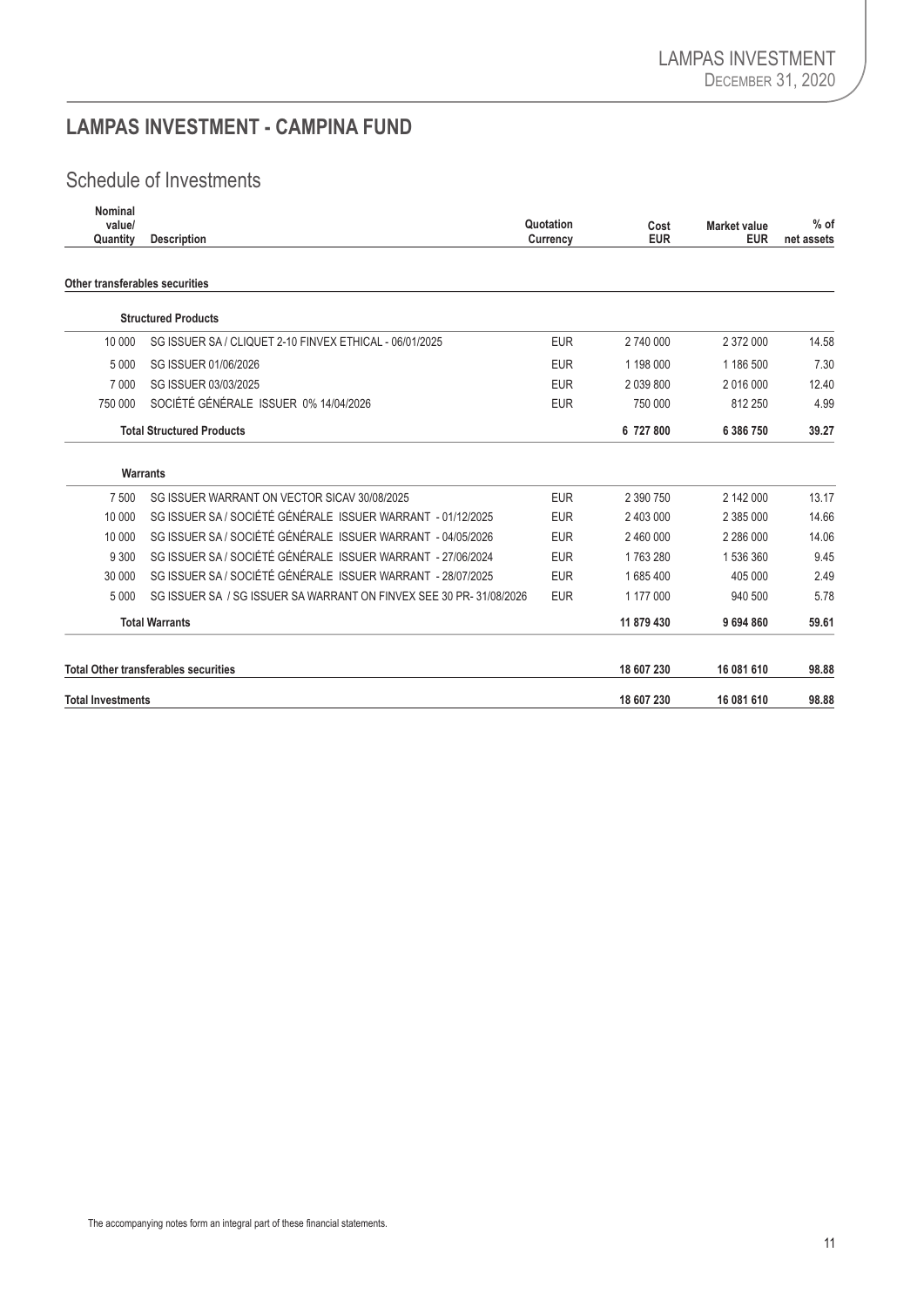# <span id="page-13-0"></span>**LAMPAS INVESTMENT - CAMPINA FUND**

Economic and Geographical Classification of Investments

| <b>Economic classification</b>            | $\%$  | <b>Geographical classification</b> | %     |
|-------------------------------------------|-------|------------------------------------|-------|
| Investment Banking and Brokerage Services | 98.88 | Luxembourg                         | 98.88 |
|                                           | 98.88 |                                    | 98.88 |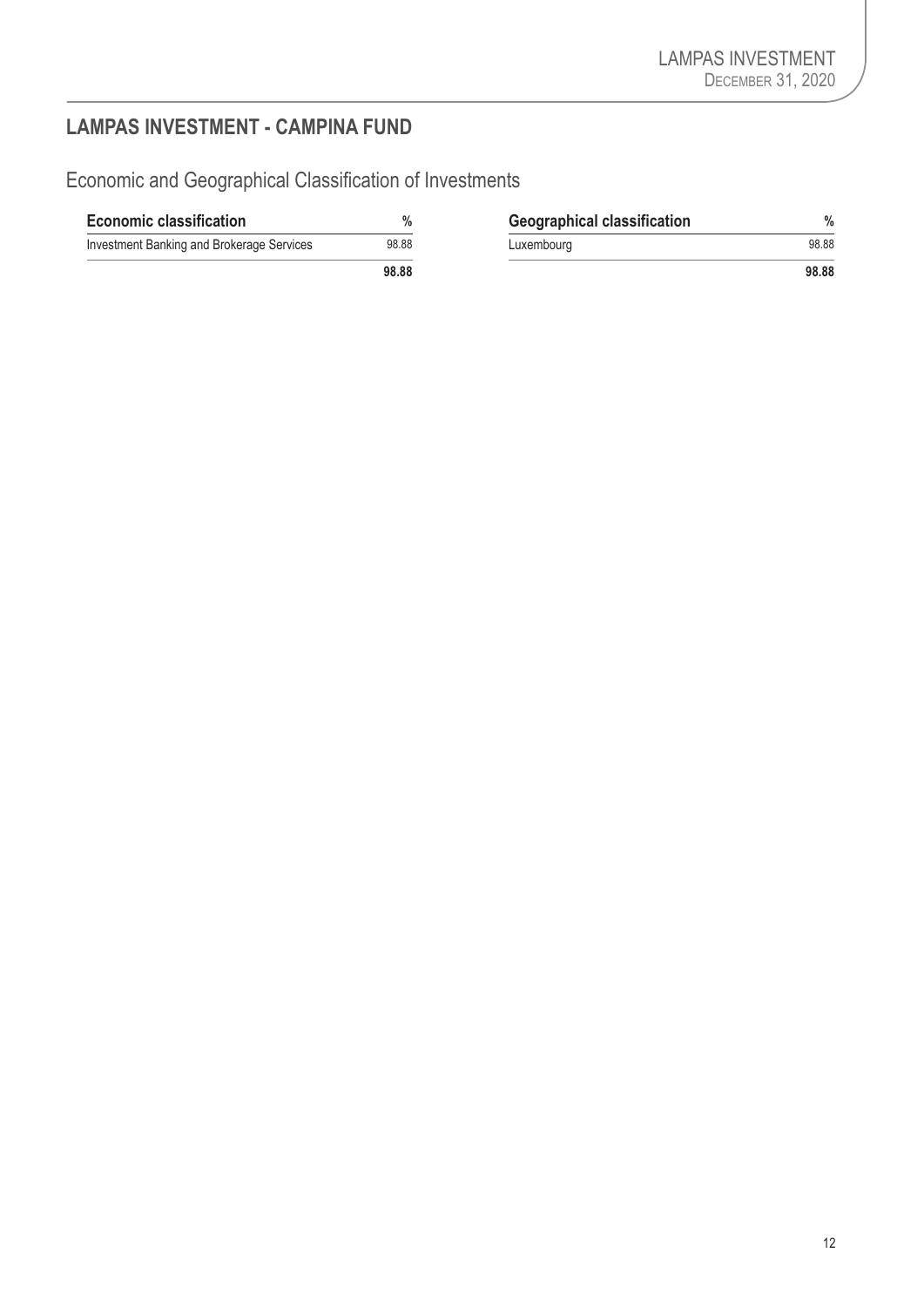# <span id="page-14-0"></span>**Notes to the financial statements**

#### **1 - Principal accounting policies**

#### **1.1 Presentation of financial statements**

The financial statements are prepared and presented in accordance with Luxembourg regulations relating to undertakings for collective investment.

#### **1.2 Valuation of investments**

1.2.1 The value of any securities (including shares or units in closed-ended investment funds), money market instruments and derivative instruments are determined on the basis of the last available price on the stock exchange or any other regulated market on which these securities, money market instruments or derivative instruments are traded or admitted for trading unless otherwise mentioned in the prospectus. Where such securities, money market instruments or derivative instruments are quoted or dealt in on more than one stock exchange or any other regulated market, the Directors shall make regulations for the order of priority in which stock exchanges or other regulated markets shall be used for the provision of prices of securities, money market instruments or derivative instruments.

1.2.2 If a security, money market instrument or derivative instrument is not traded or admitted to any official stock exchange or any regulated market, or in the case of securities, money market instruments and derivative instruments so traded or admitted, the last available price of which does not reflect their true value, the Directors are required to proceed on the basis of their expected sale price, which shall be valued with prudence and in good faith.

#### **1.3 Net realised gain or loss on sale of securities**

The realised gain or loss on the sales of securities are calculated on an average cost basis.

#### **1.4 Foreign exchange translation**

The accounts are maintained in Euro ("EUR") and the financial statements are expressed in that currency.

The acquisition cost of securities expressed in a currency other than the EUR is translated into EUR at the exchange rates prevailing on the date of purchase.

Income and expenses expressed in other currencies than the EUR are converted into that currency at the exchange rates prevailing on the transaction date.

Assets and liabilities expressed in other currencies than the EUR are converted at the exchange rates prevailing on the closing date. The realised or unrealised gains and losses on foreign exchange are recognised in the Statement of Operations and Changes in Net Assets.

#### **1.5 Evaluation of option contracts**

The liquidating value of option contracts traded on stock exchanges or on other organised markets is based upon the last available settlement prices of these contracts on stock exchanges and organised markets on which the particular options contracts are traded by the Company; provided that if an option contract could not be liquidated on the day with respect to which net assets are being determined, the basis for determining the liquidating value of such contract is such value as the Board of Directors may deem fair and reasonable.

Option contracts not traded on stock exchanges or on other organised markets are valued at fair value as determined in good faith pursuant to procedures established by the Board of Directors.

#### **1.6 Dividend and interest income**

Dividends are credited to income on the date upon which the relevant securities are first listed as "ex-dividend". Interest income is accrued on a daily basis.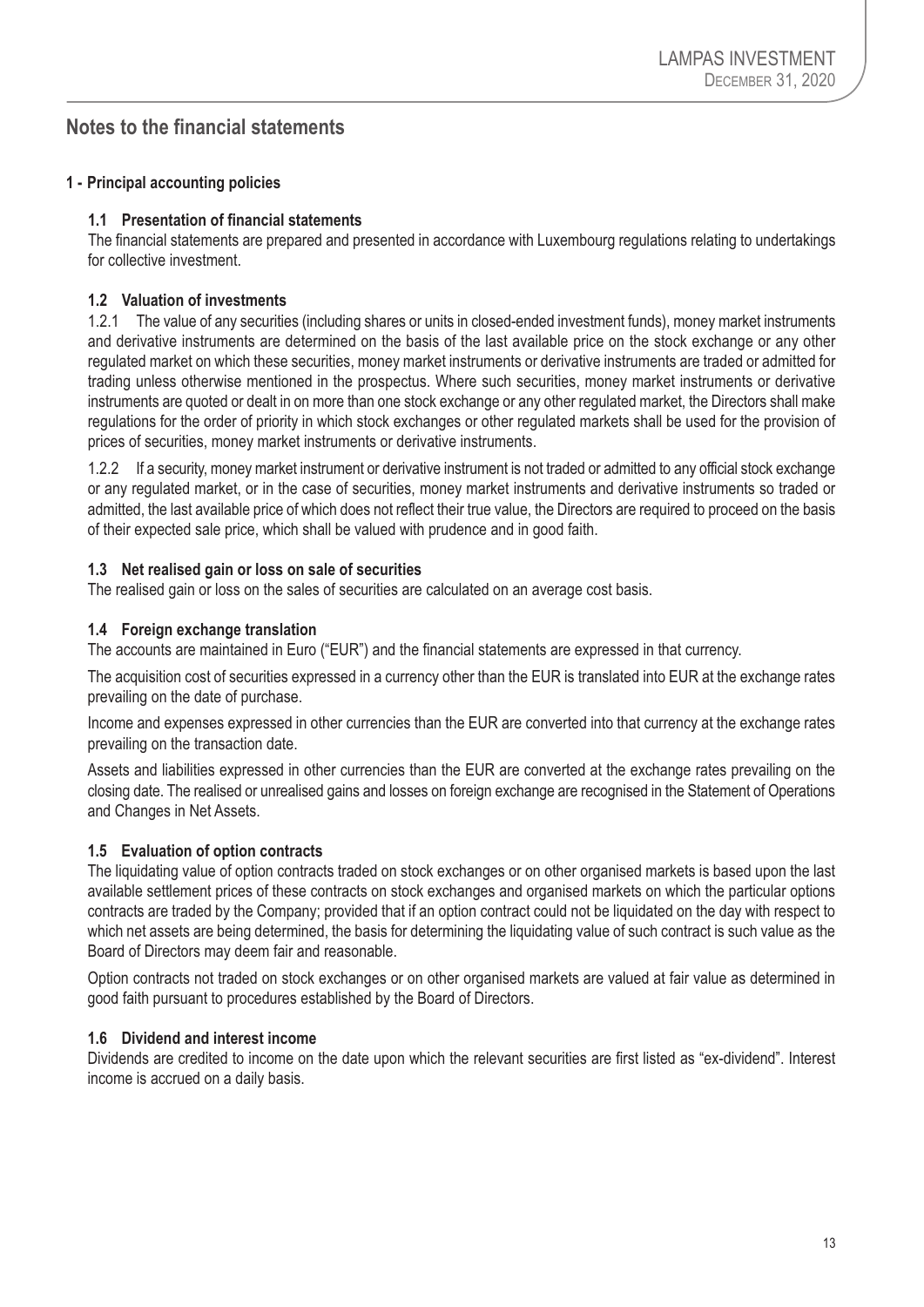#### **Notes to the financial statements** (continued)

#### **2 - Alternative Investment Fund Manager and Investment Advisor fees**

The Company appointed Lyxor Asset Management S.A.S. as Alternative Investment Fund Manager (AIFM) of the Company pursuant to the terms and conditions of a Fund Management Agreement entered into by the Company and Lyxor Asset Management S.A.S. and effective as of May 7, 2014.

Pursuant to a Novation Agreement dated November 27, 2015, Lyxor International Asset Management S.A.S. has been appointed as AIFM of the Company in replacement of Lyxor Asset Management S.A.S. with effect as from November 30, 2015.

For LAMPAS INVESTMENT - CAMPINA FUND, the AIFM received:

- a fixed fee of up to EUR 50,000 per annum,
- plus a management fees (including any advisory fees to be paid by Lyxor International Asset Management S.A.S.) of:
	- for Classes of shares A and B: 1% per annum calculated on the Net Asset Value of the relevant Class on the relevant Valuation Day.
	- for Classes of shares C and D: 0.35% per annum calculated on the Net Asset Value of the relevant Class on the relevant Valuation Day.

Pursuant to an agreement dated July 6, 2007, as amended, Actifina N.V. has been appointed as Investment Adviser for LAMPAS INVESTMENT - CAMPINA FUND.

The Investment Adviser receives from the AIFM monthly advisory fees of 1% per annum for Share Class A and Share Class B, and 0.35% per annum for Share Class C and Share Class D, calculated on the Net Asset Value of the relevant Share Class on the relevant Valuation Day.

These fees are accrued monthly and payable quarterly in arrears.

#### **3 - Performance fee**

The Investment Adviser shall receive out of the assets of each Class a Performance Fee related to the relevant Class calculated in accordance with the principles of the high watermark mechanism and equal to the Performance Rate multiplied by the Class Net New Profits.

The Performance Fee is calculated and accrued on each Valuation Day for the Class and payable in EUR at the end of each Class Incentive Period.

For LAMPAS INVESTMENT - CAMPINA FUND, the Performance Rate means 10% for Share Class A and Share Class B, and 0% for Share Class C and Share Class D.

"Class Net New Profits" means, for any Class Incentive Period, the cumulative net realised and unrealised profits (losses) appreciation of the net asset value of the relevant Class, less all fees and expenses payable in connection with such Class for the applicable Class Incentive Period (but not reduced by the Performance Fee payable in respect of the Class to the Investment Adviser), minus the applicable Class Loss Carry forward (as described below).

"Class Incentive Period" means each three month period ending on the Valuation Day of March, June, September and December, except for the first Class Incentive Period which starts on the launch date of the Class and ends on the following Reference Day.

"Class Loss Carry forward" means, in respect of a Class Incentive Period, net realised and unrealised losses applied to the Net Asset Value of a Class since the end of the last Class Incentive Period for which a Performance Fee was payable in respect of the Class, and that have not been offset by Class Net New Profits in the current Class Incentive Period.

#### **4 - Custodian, Administrative, Registrar Agent, Redemption and other fees**

The fees payable to the Custodian, Administrative Agent and Registrar and Transfer Agent are paid directly out of the assets of the Company. Such fees are in accordance with usual practice in Luxembourg.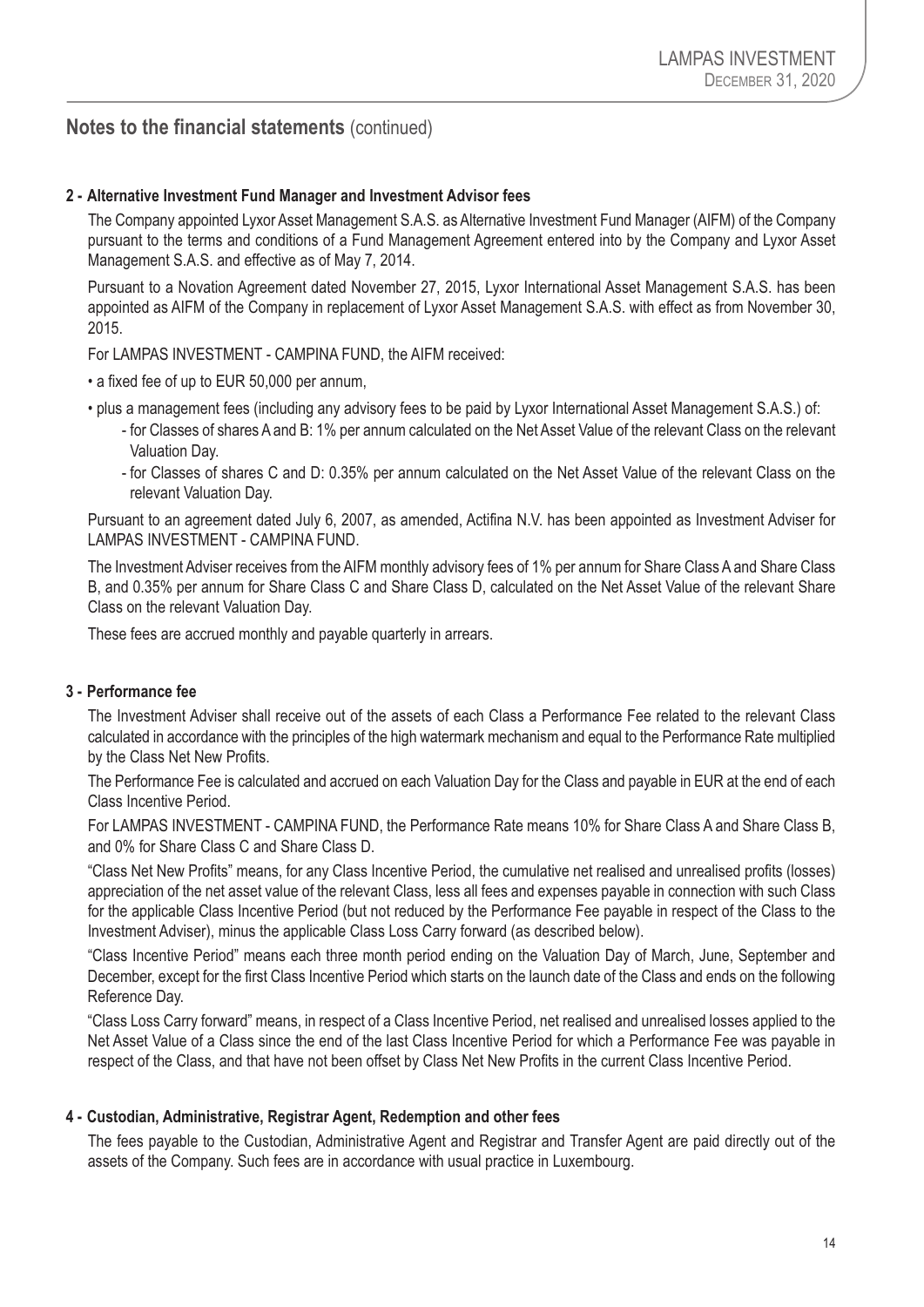# **Notes to the financial statements** (continued)

#### **5 - Taxation**

The Company is not subject to any taxes in Luxembourg on income or capital gains.

The only tax to which the Company in Luxembourg is subject, is the *taxe d'abonnement* at a rate of up to 0.05% per annum based on the net asset value of the Sub-Fund at the end of the relevant quarter, calculated and paid quarterly. In respect of any Class of shares which comprises only institutional investors within the meaning of article 174 of the law of December 17, 2010, the tax is reduced to 0.01%. These net asset values will exclude the proportion of net assets of the respective Class of shares as of the last day of the relevant quarter represented by units or shares held in other Luxembourg undertakings for collective investment, to the extent that such units or shares have already been subject to the *taxe d'abonnement* provided for by the Law of December 17, 2010 on undertakings for collective investment, for which no *taxe d'abonnement* shall be levied.

Furthermore, the Company was liable to a once-and-for-all tax of EUR 1 250 that was paid upon incorporation.

Interest and dividend income received by the Company may be subject to non-recoverable withholding tax in the countries of origin. The Company may further be subject to tax on the realised or unrealised capital appreciation of its assets in the countries of origin.

#### **6 - Professional fees**

The professional fees mainly include audit fees paid to Ernst & Young S.A., as independent auditor, legal fees paid to Arendt & Medernach as legal advisor, and the CSSF annual fee.

#### **7 - Realised and unrealised gain/ (loss) on investments and options**

Realised gain/ (loss) on sales of investments for the year ended December 31, 2020 can be analysed as follows:

|                                                   | <b>LAMPAS INVESTMENT -</b><br><b>CAMPINA FUND</b> |
|---------------------------------------------------|---------------------------------------------------|
|                                                   | <b>EUR</b>                                        |
| Realised gain on sales of investments             |                                                   |
| Realised loss on sales of investments             | (1301800)                                         |
| Net Realised gain/ (loss) on sales of investments | (1301800)                                         |

Change in unrealised profit/ (loss) on investments as of December 31, 2020 can be analysed as follows:

| December 31, 2019                                      | <b>LAMPAS INVESTMENT -</b><br><b>CAMPINA FUND</b> |
|--------------------------------------------------------|---------------------------------------------------|
|                                                        | <b>EUR</b>                                        |
| Unrealised profit on investments                       | 106 750                                           |
| Unrealised loss on investments                         | (3 160 620)                                       |
| Net unrealised profit/ (loss) on investments           | (3053870)                                         |
| December 31, 2020                                      | <b>LAMPAS INVESTMENT -</b><br><b>CAMPINA FUND</b> |
|                                                        | <b>EUR</b>                                        |
| Unrealised profit on investments                       | 62 250                                            |
| Unrealised loss on investments                         | (2587870)                                         |
| Net unrealised profit/ (loss) on investments           | (2525620)                                         |
| Net change in unrealised profit/ (loss) on investments | 528 250                                           |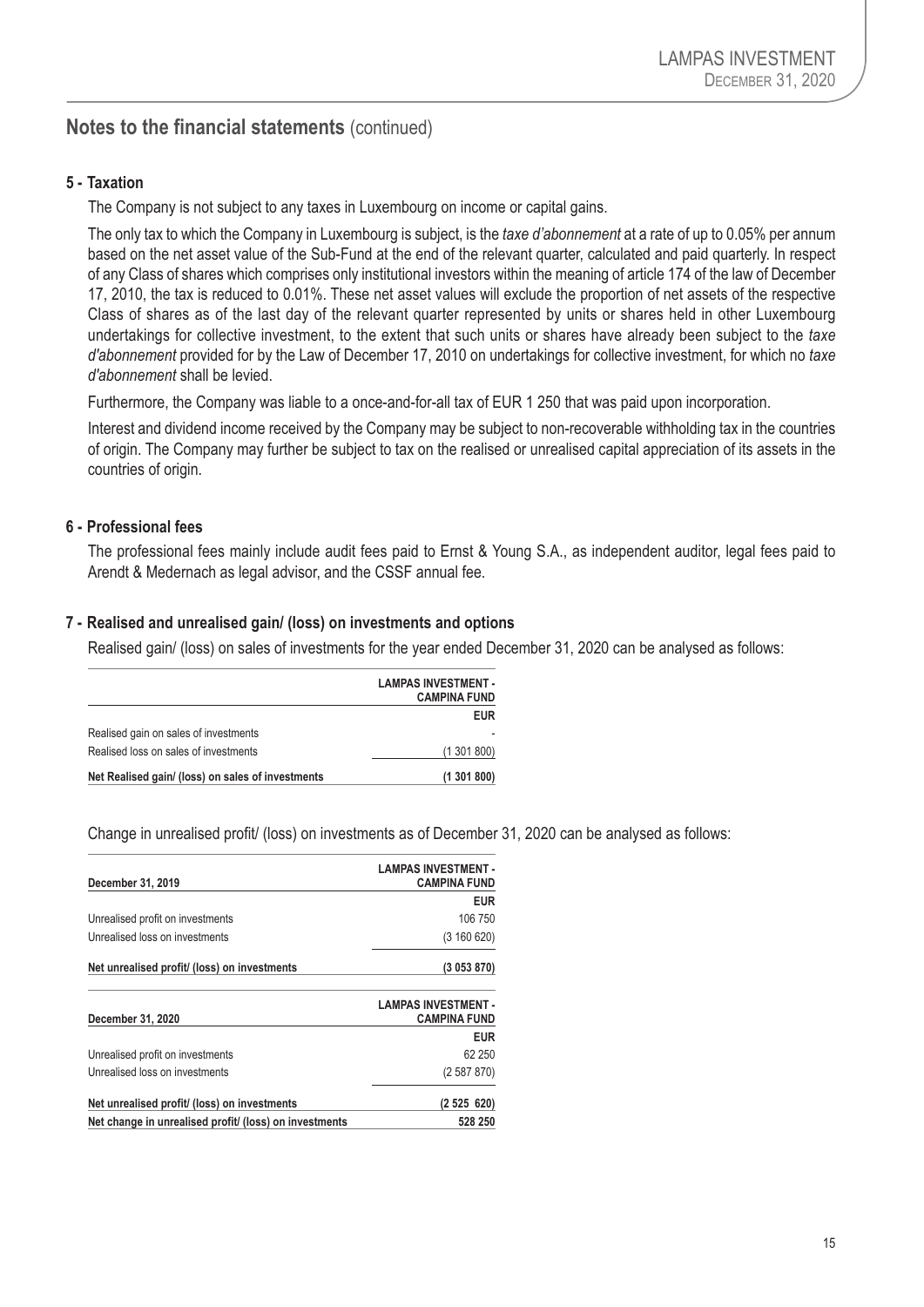# **Notes to the financial statements** (continued)

#### **8 - COVID-19**

During the period, the world has experienced a global pandemic of Covid-19 affecting all continents without distinction. Managers have adapted their working organisation to this new environment to maintain an efficient operating, trading and investment process. The board of directors and the manager continue to monitor central banks measures, local financial regulators actions on financial markets and governments' efforts to contain the spread of the virus and their impacts on the economy and the securities held in the portfolio.

#### **9 - Subsequent Event**

No subsequents events to be reported.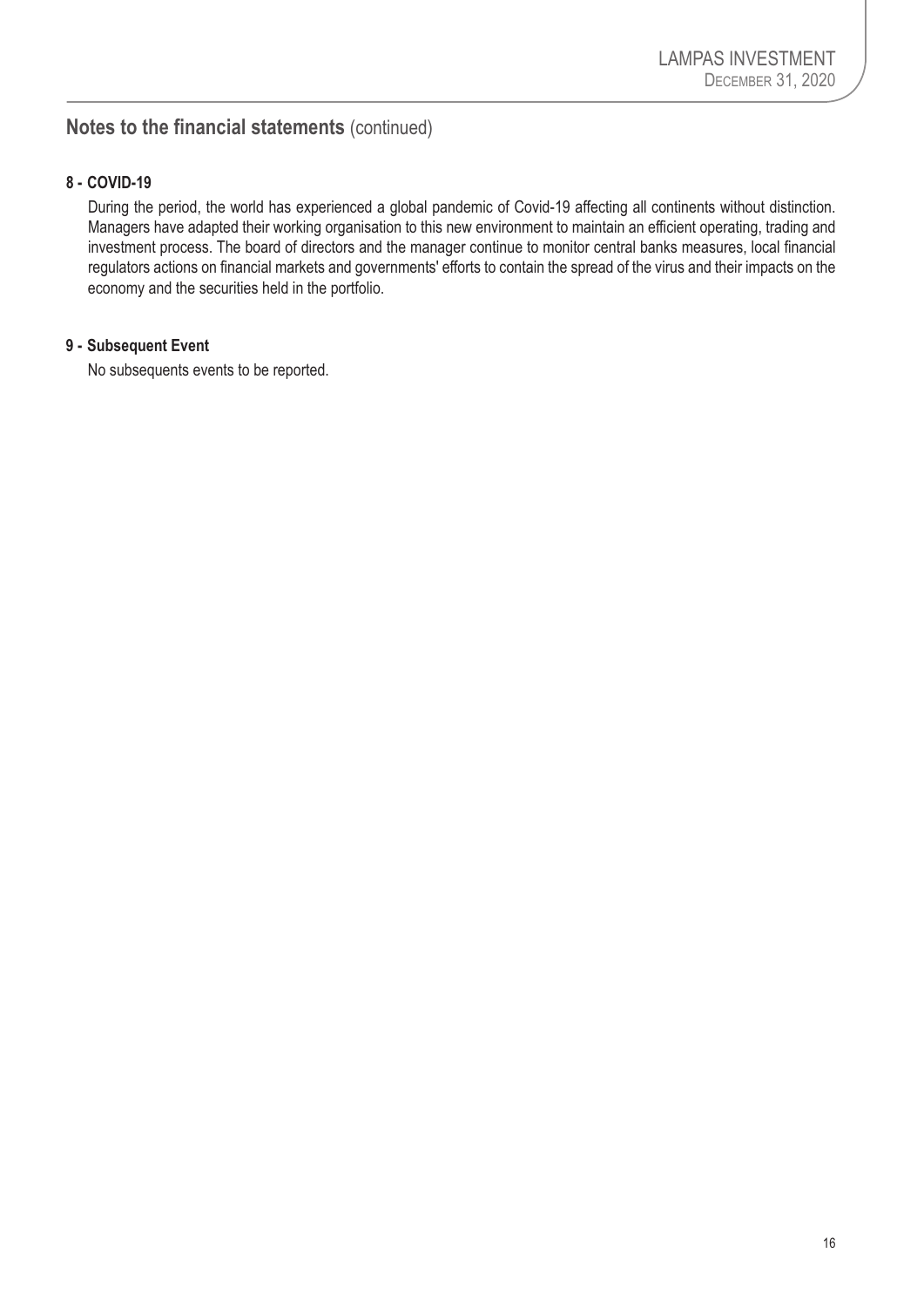# <span id="page-18-0"></span>**Information to the Shareholders**

#### **1- Operating and management expenses (TER)**

These expenses cover all the fees charged directly to the Sub-Fund, with the exception of performance fees.

These expenses rates for the year as from January 01, 2020 to December 31, 2020 are the following :

| Sub-Fund                         | Share<br>Class | Currency   | Total<br>Rate | AIFM and<br><b>Management</b><br>fees | Custody fees -<br><b>Administration fees</b><br>Transfer agent fees | Other<br>fees |
|----------------------------------|----------------|------------|---------------|---------------------------------------|---------------------------------------------------------------------|---------------|
| LAMPAS INVESTMENT - CAMPINA FUND | A              | <b>EUR</b> | .75%          | 1.10%                                 | 0.23%                                                               | 0.42%         |
| LAMPAS INVESTMENT - CAMPINA FUND | Е              | <b>EUR</b> | .75%          | 1.10%                                 | 0.23%                                                               | 0.42%         |
| LAMPAS INVESTMENT - CAMPINA FUND | $\sim$<br>U    | <b>EUR</b> | $1.05\%$      | 0.45%                                 | 0.23%                                                               | 0.37%         |
| LAMPAS INVESTMENT - CAMPINA FUND |                | <b>EUR</b> | $1.05\%$      | 0.45%                                 | 0.23%                                                               | 0.37%         |

#### **2 - Global risk exposure calculation method**

The Sub-Fund LAMPAS INVESTMENT - CAMPINA FUND uses the absolute VaR approach in order to monitor its global risk exposure.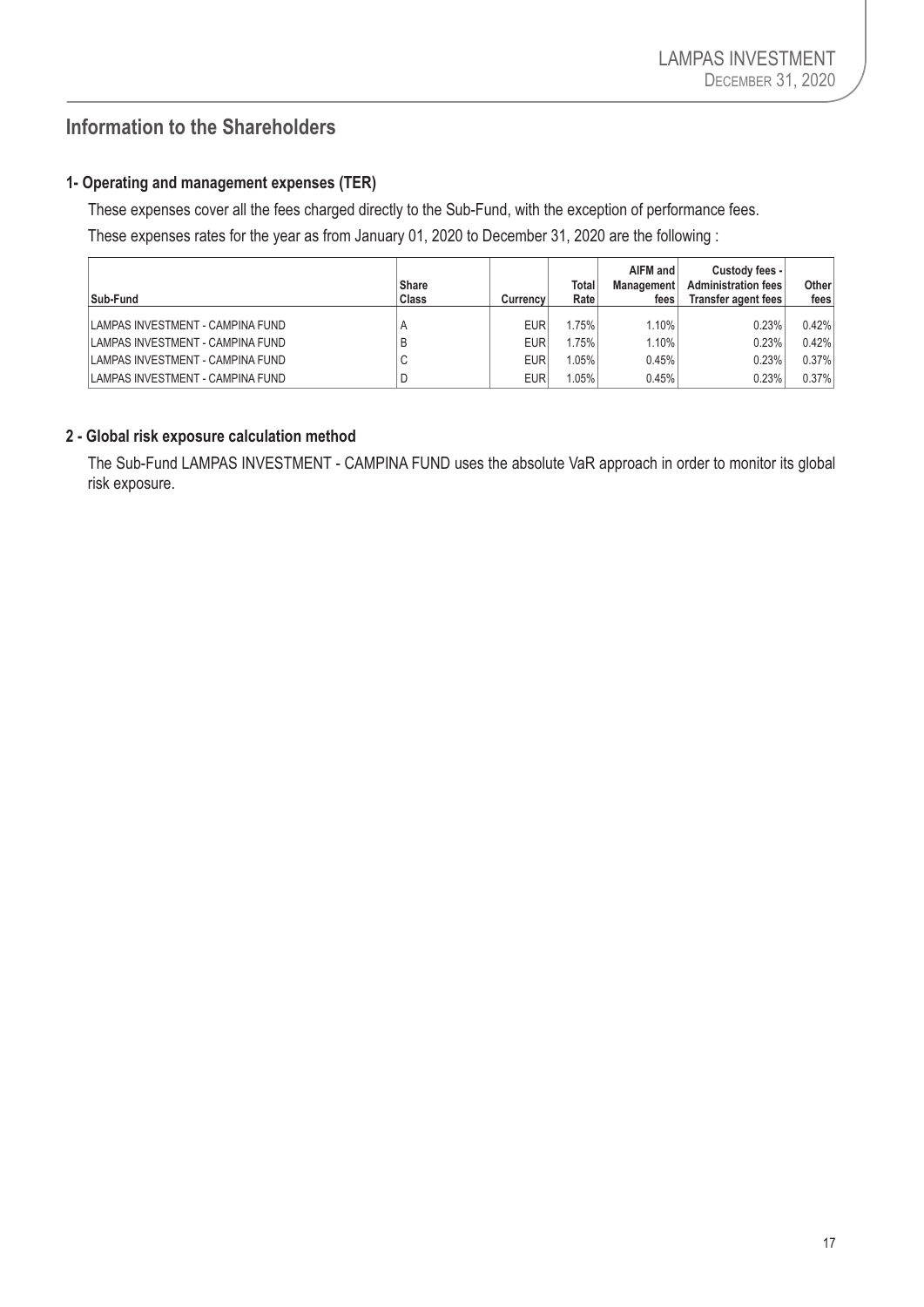# <span id="page-19-0"></span>**Unaudited information**

#### **SFT Regulation**

During the year ending December 31, 2020, the Fund did not engage in transactions which are the subject of EU Regulation No 2015/2365 on the transparency of securities financing transactions and of reuse. Accordingly, no global, concentration or transaction data, or information on the reuse or safekeeping of collateral is required to be reported.

#### **Remuneration policy**

#### **COMPENSATION OF THE STAFF OF LYXOR INTERNATIONAL ASSET MANAGEMENT (2020 ACCOUNTING YEAR)**

#### **1.1 COMPENSATION POLICY AND PRACTICES**

The compensation awarded by Lyxor International Asset Management to its employees consists of fixed compensation and may, if economic conditions permit, include a variable component in the form of a discretionary bonus. These bonuses are not related to the performance of the managed vehicles (no profit-sharing in the capital gains).

Lyxor International Asset Management applies the Société Générale Group compensation policy. This Group policy takes into consideration the remuneration provisions of directives 2011/61/EU of the European Parliament and of the Council of 8 June 2011 ("AIFM Directive") and 2014/91/EU of the European Parliament and of the Council of 23 July 2014 ("UCITS V Directive"), which apply to the investment fund management sector.

In this framework, Lyxor International Asset Management notably implements, for all of the employees receiving deferred variable compensation, an indexing mechanism for a part of this variable compensation composed of multiple investment funds representing the activity of the Lyxor group, such as to ensure that the interests of the employees align with those of investors.

The Lyxor International Asset Management compensation policy insures notably the appropriate management of the risks and the compliance by its staff of the Rules and regulations.

The details of the compensation policy are available at the following website: https://www.lyxor.com/en/policies-andregulatory-notices

| <b>Lyxor International Asset Management</b>    | <b>Staff</b> | <b>Full Time</b><br>Equivalent | Fixed<br>Compensation<br>(EUR)        | Variable<br>Compensation<br>(EUR) | Total (EUR)                                             |  |
|------------------------------------------------|--------------|--------------------------------|---------------------------------------|-----------------------------------|---------------------------------------------------------|--|
| Lyxor International Asset Management personnel | 146          | 136.69                         | 12 288 307                            | 5 856 504                         | 18 144 812                                              |  |
| <b>Lyxor International Asset Management</b>    |              | <b>Staff</b>                   | <b>Full Time</b><br><b>Equivalent</b> |                                   | <b>Total Compensation (Fixed and</b><br>Variable) (EUR) |  |
| Identified Population*                         |              | 43                             | 39.66                                 |                                   | 6780917                                                 |  |
| Of which Portfolio Management team             |              | 37                             | 35.56                                 |                                   | 5 049 717                                               |  |
| Of which other personnel identified            |              | 6                              | 4.10                                  |                                   | 1731200                                                 |  |

#### **1.2 BREAKDOWN OF FIXED AND VARIABLE COMPENSATION**

(\*) Staff the professional activity of which may have a significant impact on the risk profile of Lyxor International Asset Management, or the AIF or UCITS managed by Lyxor International Asset Management, within the meaning of article L533-22-2 of the Code monétaire et financier (the French Financial Code).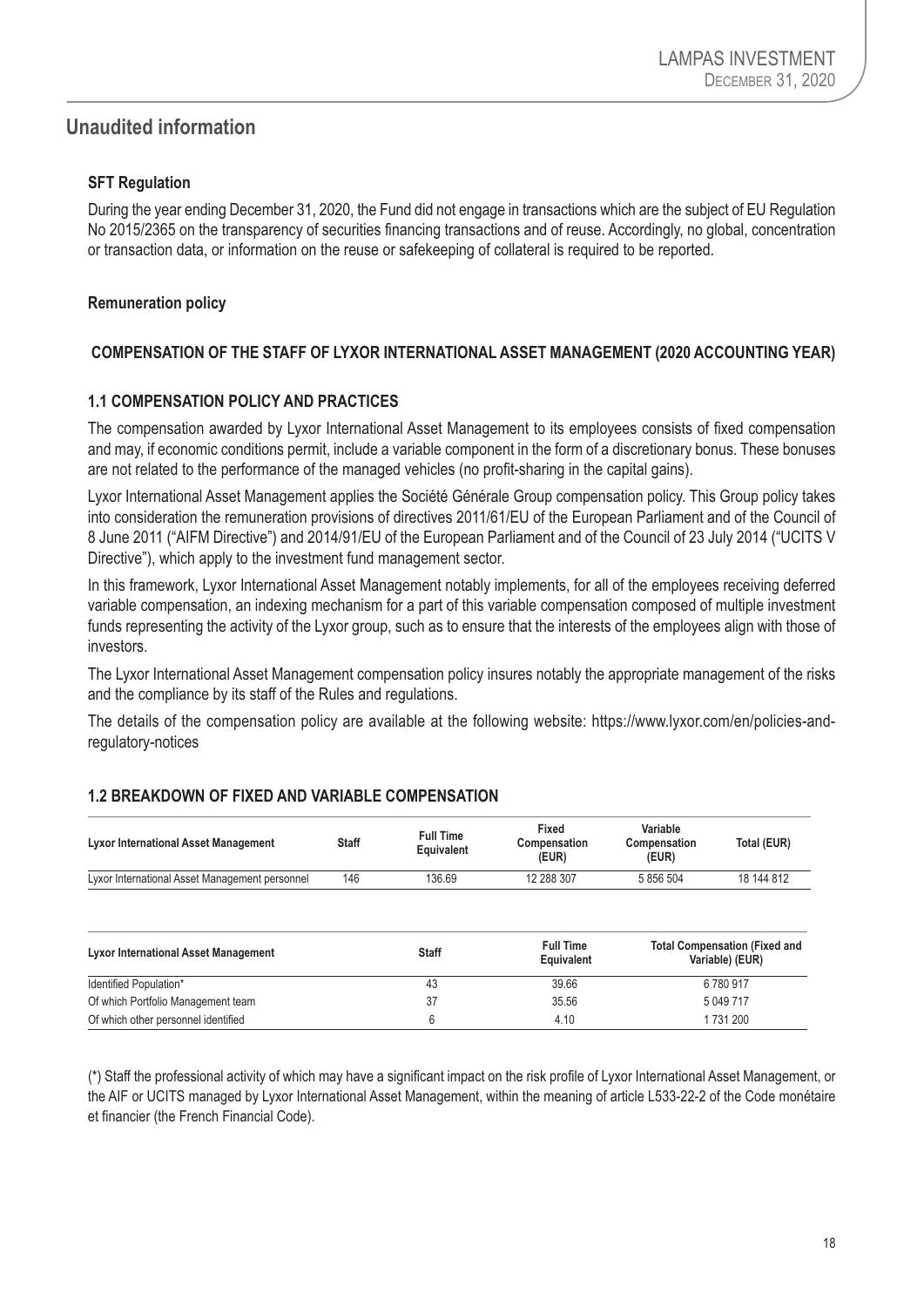**Unaudited information** (continued)

Figures set forth in the tables above correspond to the amounts, before deduction of any tax and social costs, awarded to the staff in the context of the Annual Compensation Review occurred in the relevant accounting year, on the basis of the number of employees as at 31 December of the preceding accounting year. Please note that variable remuneration set out in table above are those awarded to the staff, and take into account amounts partially differed to following years, and do not take into account the amount actually paid during this accounting year by virtue of a differed remuneration awarded in a previous year. No carried interest was paid during the relevant accounting year.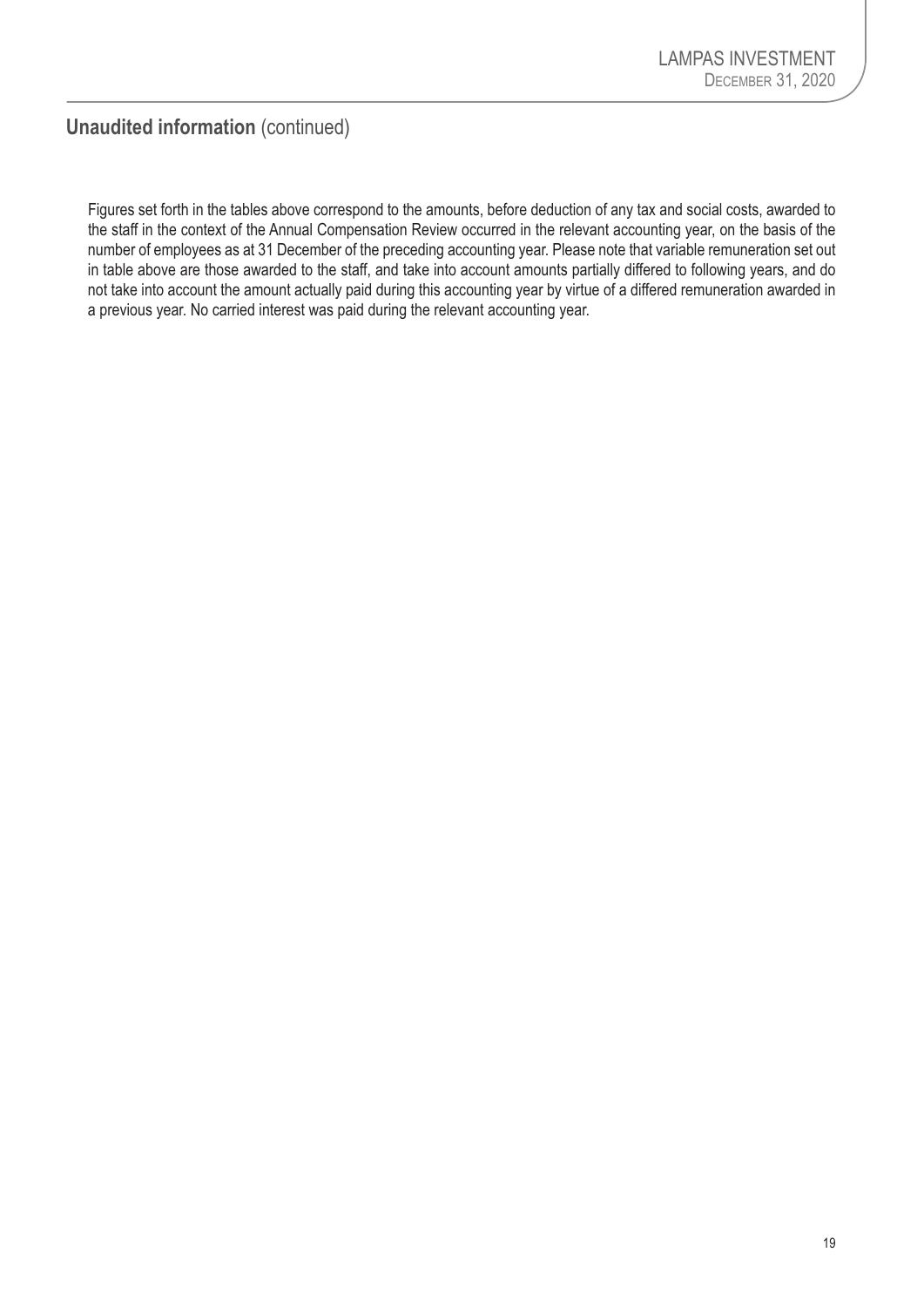# Lyxor International Asset Management S.A.S. REPORTING ON INTEGRATION OF ENVIRONMENTAL, SOCIAL, AND GOVERNANCE (ESG) CRITERIA as of December 2020 **ESG Criteria (Unaudited information)**<br>
20 **EXPLE CRITERIA CONTINUATION CONTINUATION**<br>
20 **EXPLE CRITERIA CONTINUATION CONTINUATION**<br>
20 **CARPINA CONTINUATION**<br>
20 **CARPINA CONTINUATION**<br>
20 **CARPINA CONTINUATION**<br>
20 **CAR** LYXOR REPOR

CAMPINA FUND

#### Pursuant to articles L533 22-1 and D533-16-1 of the Monetary and Financial Code.

1. Description of Environmental, Social, and Governance (ESG) criteria (reference II-2°)

Lyxor is a signatory to the United Nations Principles for Responsible Investment (UN PRI) and has adopted a responsible investment policy that sets out the values and practices established by our organization to integrate environmental, social and governance ("ESG") in its investment solutions. Lyxor's SRI Policy is available under the website Lyxor.com and is revised each year.

For this fund the SRI Policy includes the following key areas:

Asset Management

In accordance with Article D. 533-16-1 of the [French] Monetary and Financial Code, subscribers are informed of the fact that the UCI does not simultaneously take into account the social, environmental and governance quality criteria in its investment policy

The fund is a structured fund which is a collective investment scheme where the management company seeks to achieve its investment objectives primarily through<br>investment in or use of financial derivative instruments (for

Lyxor has implemented a shareholder engagement. The Lyxor voting policy has been published and available on Lyxor website, Lyxor.com. For the reporting year, the voting scope does not include this fund.

The general approach taken by the management company on the ESG criteria are set out in the responsible investor policy available on the Lyxor.com website.

#### 2. Description of integration of climate risks and the contribution to the energy transition (Reference II-2°)

Lyxor extends gradually an ESG & Carbon rating capacity with a proprietary approach for its vehicles.

Due to the investment policy of this fund, Lyxor will not disclose any metrics in regard with the communication on how climate risk are taken into account and the<br>contribution of a portfolio to the energy and ecological t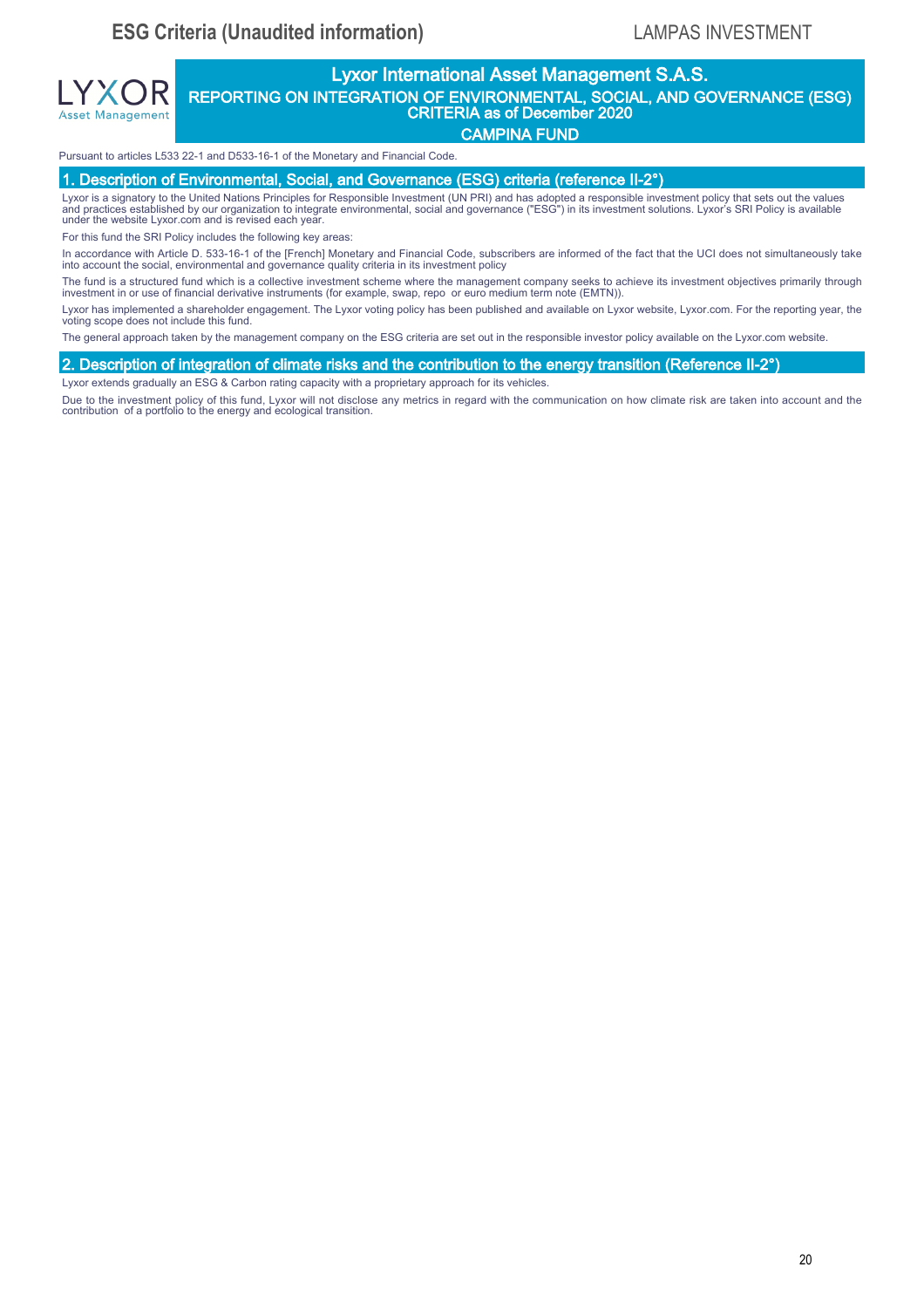#### **Disclaimer**

This document is solely intended for investors qualified as "eligible counterparties" or "professional clients" as defined in MIFID (Directive 2004/39/EC).

This document is for informational purposes only and does not constitute, an offer to buy or sell or a solicitation or investment advice, and must not be used as a basis or be taken in account for any contract or commitment.

The information contained in this document is established on extra financial data basis available from various reputable sources. However, validity, accuracy, exhaustiveness, relevance and completeness of this information are not guaranteed by the portfolio management company. In addition, this information is subject to<br>change without any prior notice and the portfolio managemen **ESG**<br> **ESG**<br> **EXECUTE:**<br> **EXECUTE:**<br> **EXECUTE:**<br> **EXECUTE:**<br> **EXECUTE:**<br> **EXECUTE:**<br> **EXECUTE:**<br> **EXECUTE:**<br> **EXECUTE:**<br> **EXECUTE:**<br> **EXECUTE:**<br> **EXECUTE:**<br> **EXECUTE:**<br> **EXECUTE:**<br> **EXECUTE:**<br> **EXECUTE:**<br> **EXECUTE:**<br> **EXE** 

The information was issued at a given time, and is therefore likely to vary at any time.

The portfolio management company disclaims any and all liability relating to information contained in this document and to a decision based or on reliance on this document.

Persons receiving this document undertake to use the information contained therein in the limit of the sole assessment of their own interest.

Any partial or total reproduction of the information or the document is subject to the prior express authorization of the portfolio management company.

Lyxor International Asset Management (LIAM) is a portfolio management company regulated by the Autorité des marchés financiers to conduct investment business in<br>compliance with provisions of the UCITS (2009/65/CE) and AIFM